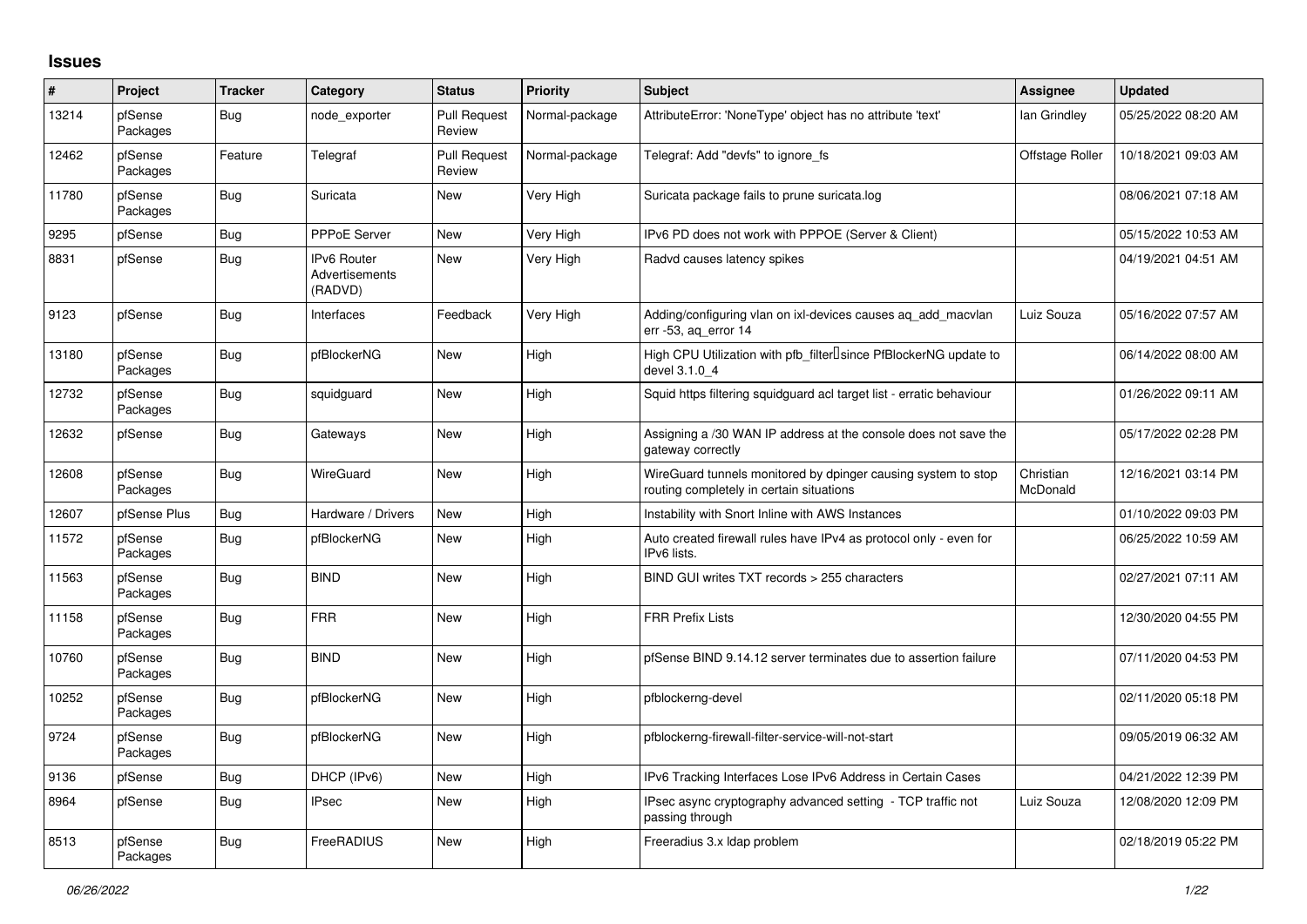| #     | Project             | <b>Tracker</b> | Category              | <b>Status</b>                 | <b>Priority</b> | <b>Subject</b>                                                                                                                                                                | <b>Assignee</b>       | <b>Updated</b>      |
|-------|---------------------|----------------|-----------------------|-------------------------------|-----------------|-------------------------------------------------------------------------------------------------------------------------------------------------------------------------------|-----------------------|---------------------|
| 8438  | pfSense<br>Packages | <b>Bug</b>     | haproxy               | New                           | High            | haproxy: can't use ACL for cert with http-response actions                                                                                                                    |                       | 05/24/2018 01:12 PM |
| 8158  | pfSense             | <b>Bug</b>     | Interfaces            | <b>New</b>                    | High            | IPv6 Track Interface issue with more than one WAN-Gateway and<br>a number of internal interfaces at least track interface from one<br>interface does not work on regular base |                       | 12/03/2017 09:00 AM |
| 8089  | pfSense             | <b>Bug</b>     | Interfaces            | New                           | High            | VLAN page breaks after config restore to new hardware.                                                                                                                        |                       | 11/21/2017 01:38 PM |
| 8050  | pfSense             | <b>Bug</b>     | Interfaces            | New                           | High            | Enabling bridge while interfaces have link freezes console                                                                                                                    |                       | 11/03/2017 04:38 PM |
| 7730  | pfSense             | Bug            | Interfaces            | New                           | High            | 2.3.4_1 greX: loop detected when hit save on filter rules or<br>interfaces                                                                                                    |                       | 07/27/2017 08:16 AM |
| 7388  | pfSense<br>Packages | <b>Bug</b>     | Suricata              | New                           | High            | Suricata does not property recognize MTU for PPPOE interfaces                                                                                                                 |                       | 03/15/2017 05:17 AM |
| 6988  | pfSense<br>Packages | Bug            | Snort                 | New                           | High            | SNORT Package PHP memory error                                                                                                                                                |                       | 06/28/2018 10:00 PM |
| 5355  | pfSense             | <b>Bug</b>     | <b>IPsec</b>          | <b>New</b>                    | High            | on Dynamic WAN IP (DHCP Client) it takes 10 minutes before<br>Phase1 reconnects                                                                                               |                       | 07/08/2016 10:29 PM |
| 11992 | pfSense             | <b>Bug</b>     | Virtual IP Addresses  | Confirmed                     | High            | GRE Tunnel - Does not work with a virtual IP as endpoint                                                                                                                      |                       | 06/04/2021 01:16 AM |
| 5413  | pfSense             | <b>Bug</b>     | <b>DNS Resolver</b>   | Confirmed                     | High            | Incorrect Handling of Unbound Resolver [service restarts, cache<br>loss, DNS service interruption]                                                                            |                       | 06/19/2022 11:11 PM |
| 4845  | pfSense             | <b>Bug</b>     | CARP                  | Confirmed                     | High            | CARP preemption doesn't switch to backup where connectivity<br>between systems is lost but not NIC link                                                                       |                       | 07/28/2015 07:55 AM |
| 12979 | pfSense<br>Packages | Bug            | Snort                 | <b>Pull Request</b><br>Review | High            | Snort Rules Update Process Using Deprecated FreeBSD<br><b>Subdirectory Name</b>                                                                                               | <b>Bill Meeks</b>     | 03/24/2022 09:02 AM |
| 12853 | pfSense             | <b>Bug</b>     | <b>NAT Reflection</b> | Feedback                      | High            | Network Address Translation - Pure NAT pfsense freeze after<br>reboot                                                                                                         |                       | 02/22/2022 08:40 AM |
| 11135 | pfSense<br>Packages | <b>Bug</b>     | haproxy               | Feedback                      | High            | HAproxy OCSP reponse crontab bug                                                                                                                                              | Viktor Gurov          | 09/10/2021 11:51 AM |
| 11936 | pfSense<br>Packages | Bug            | <b>FRR</b>            | Incomplete                    | High            | FRR does not connect BGP when using password                                                                                                                                  |                       | 05/19/2021 08:12 AM |
| 11534 | pfSense<br>Packages | Regression     | FreeRADIUS            | <b>New</b>                    | High            | FreeRADIUS EAP anonymous connection forbidden out-of-tunnel                                                                                                                   |                       | 07/14/2021 02:32 AM |
| 13183 | pfSense Plus        | Regression     | Dashboard             | Feedback                      | High            | ZFS module is loaded on systems without ZFS                                                                                                                                   | Christian<br>McDonald | 05/23/2022 10:11 AM |
| 12160 | pfSense<br>Packages | Regression     | syslog-ng             | Feedback                      | High            | An invalid configuration is generated when choosing TLS as the<br>default protocol                                                                                            | Jim Pingle            | 07/23/2021 03:27 PM |
| 13227 | pfSense             | Feature        | <b>IPsec</b>          | New                           | High            | Enable IPSec Virtual IP Pool assignment by Radius for Mobile<br>Users - SIMPLE FIX                                                                                            |                       | 05/27/2022 10:15 AM |
| 13179 | pfSense<br>Packages | Feature        | pfBlockerNG           | New                           | High            | Search based on CIDR                                                                                                                                                          |                       | 05/17/2022 09:45 AM |
| 12932 | pfSense<br>Packages | Feature        | pfBlockerNG           | New                           | High            | pfblockerng per user whitelist                                                                                                                                                |                       | 03/11/2022 11:08 AM |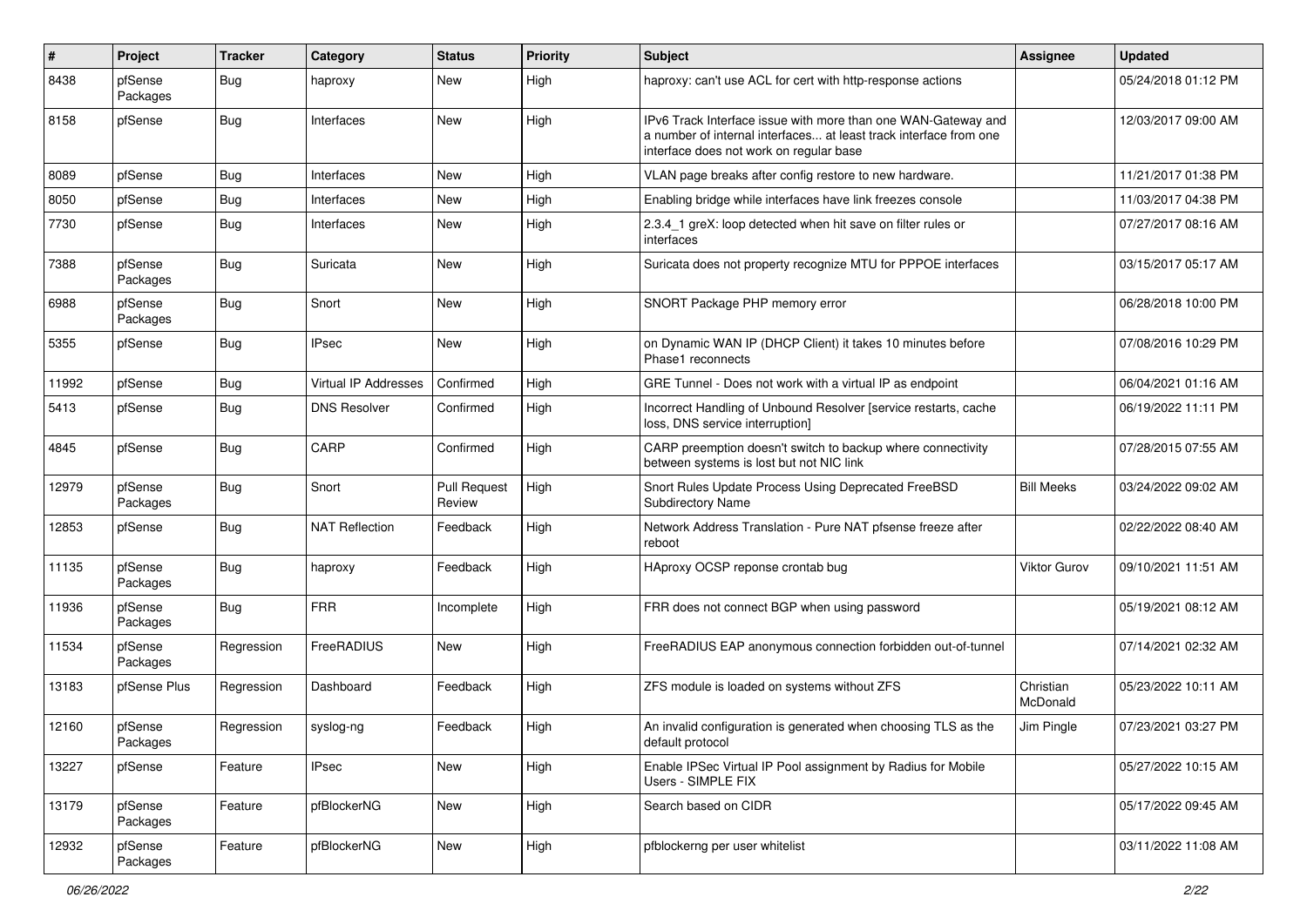| ∦     | Project             | <b>Tracker</b> | Category                 | <b>Status</b> | <b>Priority</b> | <b>Subject</b>                                                                                    | Assignee       | <b>Updated</b>      |
|-------|---------------------|----------------|--------------------------|---------------|-----------------|---------------------------------------------------------------------------------------------------|----------------|---------------------|
| 12746 | pfSense             | Feature        | Interfaces               | New           | High            | IPoE feature for WAN interface                                                                    |                | 02/01/2022 01:42 AM |
| 12520 | pfSense<br>Packages | Feature        | Squid                    | <b>New</b>    | High            | [Squid] - Allow or Deny Mappings from IP/Host/GeoIP sources                                       |                | 11/12/2021 02:13 PM |
| 9046  | pfSense<br>Packages | Feature        | Telegraf                 | <b>New</b>    | High            | telegraf feature request                                                                          |                | 02/18/2019 03:38 PM |
| 7521  | pfSense             | Feature        | Package System           | <b>New</b>    | High            | Package Updates via Mirror                                                                        |                | 05/04/2017 08:21 PM |
| 12354 | pfSense<br>Packages | Todo           | haproxy                  | Feedback      | High            | Update haproxy-devel to mitigate CVE-2021-40346                                                   | Viktor Gurov   | 05/12/2022 08:50 AM |
| 13303 | pfSense             | <b>Bug</b>     | Dynamic DNS              | <b>New</b>    | Normal          | DynDNS - DNSExit no longer working                                                                | Koen Zomers    | 06/26/2022 07:18 PM |
| 13288 | pfSense             | <b>Bug</b>     | Configuration<br>Backend | <b>New</b>    | Normal          | Encode FreeRADIUS Custom Options                                                                  |                | 06/20/2022 10:36 AM |
| 13282 | pfSense Plus        | <b>Bug</b>     | Aliases / Tables         | <b>New</b>    | Normal          | FQDN Aliases Break if an Invalid Domain is Present in the Chain                                   | Reid Linnemann | 06/18/2022 03:12 PM |
| 13280 | pfSense             | <b>Bug</b>     | Unknown                  | <b>New</b>    | Normal          | Entries duplicated in /boot/loader.conf                                                           |                | 06/19/2022 11:11 AM |
| 13279 | pfSense             | <b>Bug</b>     | Interfaces               | New           | Normal          | DHCP config override affects Gateway installation.                                                |                | 06/17/2022 07:25 AM |
| 13277 | pfSense             | Bug            | <b>IGMP Proxy</b>        | New           | Normal          | IGMP Proxy webConfigurator Page Always Produces Error                                             |                | 06/16/2022 07:50 PM |
| 13276 | pfSense             | <b>Bug</b>     | <b>IGMP Proxy</b>        | <b>New</b>    | Normal          | IGMP Proxy Error Message for Logging Links to System Log<br>Instead of Routing Log                |                | 06/16/2022 07:48 PM |
| 13273 | pfSense             | <b>Bug</b>     | DHCP (IPv4)              | <b>New</b>    | Normal          | dhclient can use conflicting recorded leases                                                      |                | 06/14/2022 11:07 AM |
| 13267 | pfSense             | <b>Bug</b>     | OpenVPN                  | <b>New</b>    | Normal          | dpinger continues to run on OpenVPN gateway after OpenVPN<br>service is stopped.                  |                | 06/12/2022 02:49 PM |
| 13254 | pfSense             | <b>Bug</b>     | <b>DNS Resolver</b>      | <b>New</b>    | Normal          | DNS resolver does not update "unbound.conf" file during link<br>down events                       |                | 06/08/2022 07:55 AM |
| 13253 | pfSense             | <b>Bug</b>     | DHCP (IPv6)              | New           | Normal          | 'dhcp6c'' is not restarted when applying settings when multiple<br>WANs are configured for DHCP6  |                | 06/06/2022 02:58 PM |
| 13252 | pfSense             | <b>Bug</b>     | Upgrade                  | <b>New</b>    | Normal          | reduce frequency of php-fpm socket connection attempts from<br>check reload status                |                | 06/12/2022 11:11 AM |
| 13249 | pfSense             | Bug            | Console Menu             | <b>New</b>    | Normal          | Running playback comands multiple times results in PHP error                                      |                | 06/06/2022 07:02 AM |
| 13240 | pfSense             | <b>Bug</b>     | Rules / NAT              | New           | Normal          | Dynamic NPt entry UI has a couple quirks                                                          |                | 06/02/2022 09:32 PM |
| 13237 | pfSense             | <b>Bug</b>     | DHCP (IPv6)              | <b>New</b>    | Normal          | dhcp6c script cannot be executed safely                                                           |                | 06/01/2022 11:20 AM |
| 13228 | pfSense             | <b>Bug</b>     | Interfaces               | New           | Normal          | Recovering interface gateway may not be added back into<br>gateway groups and rules when expected | Jim Pingle     | 05/28/2022 01:14 PM |
| 13225 | pfSense             | Bug            | Interfaces               | New           | Normal          | Bridges with QinQ interfaces not properly set up at boot                                          | Viktor Gurov   | 05/27/2022 08:19 AM |
| 13224 | pfSense             | <b>Bug</b>     | Notifications            | New           | Normal          | Email notification flood when UPS (NUT) and WAN send<br>notifications                             |                | 05/27/2022 01:58 AM |
| 13222 | pfSense             | <b>Bug</b>     | UPnP/NAT-PMP             | New           | Normal          | CARP IP does not listen for NAT-PMP packets                                                       |                | 05/26/2022 02:28 PM |
| 13217 | pfSense             | <b>Bug</b>     | DHCP (IPv4)              | New           | Normal          | dhclient using default pid file location which does not exist                                     | Viktor Gurov   | 05/26/2022 08:09 AM |
| 13206 | pfSense Plus        | <b>Bug</b>     | Hardware / Drivers       | New           | Normal          | SG-3100 LED GPIO hangs                                                                            |                | 06/11/2022 07:01 PM |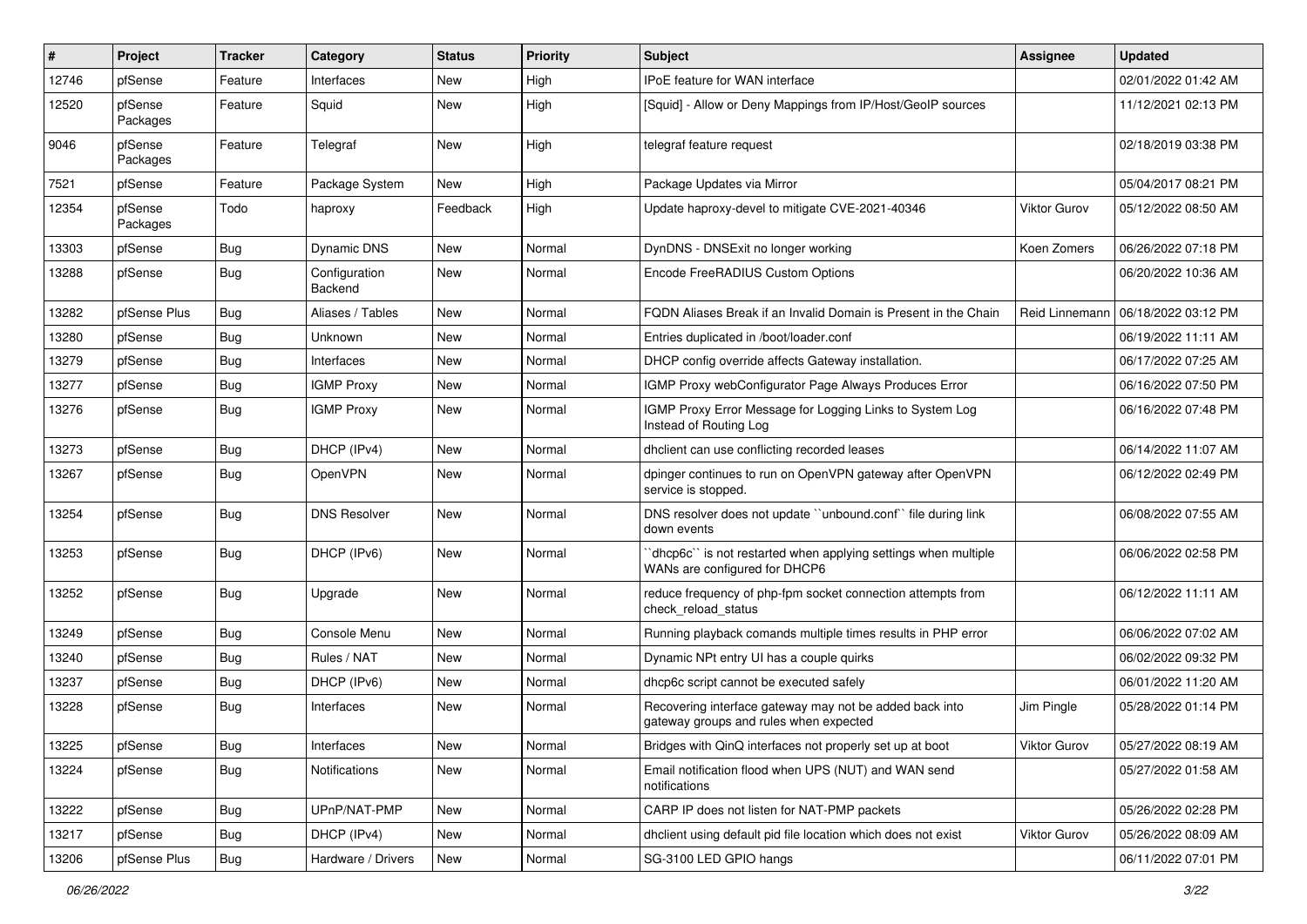| ∦     | Project             | <b>Tracker</b> | Category                        | <b>Status</b> | <b>Priority</b> | Subject                                                                                                            | Assignee     | <b>Updated</b>      |
|-------|---------------------|----------------|---------------------------------|---------------|-----------------|--------------------------------------------------------------------------------------------------------------------|--------------|---------------------|
| 13202 | pfSense<br>Packages | <b>Bug</b>     | pfBlockerNG                     | New           | Normal          | Missing Protocols on IP Feed Groups Advanced<br>Inbound/Outbound Firewall Rule settings                            |              | 05/23/2022 08:58 AM |
| 13194 | pfSense<br>Packages | <b>Bug</b>     | pfBlockerNG                     | <b>New</b>    | Normal          | Remove dead Malc0de feed                                                                                           |              | 05/23/2022 05:16 AM |
| 13167 | pfSense             | Bug            | <b>Dynamic DNS</b>              | <b>New</b>    | Normal          | phpDynDNS: DigitalOcean ddns update fails (bad request, invalid<br>character '-' in request id)                    |              | 06/16/2022 09:30 PM |
| 13158 | pfSense             | <b>Bug</b>     | Web Interface                   | <b>New</b>    | Normal          | Input validation error when applying limiter changes                                                               |              | 05/14/2022 05:32 PM |
| 13141 | pfSense<br>Packages | Bug            | squidguard                      | New           | Normal          | wrong page squidguard block                                                                                        |              | 05/09/2022 05:33 PM |
| 13128 | pfSense<br>Packages | Bug            | Zabbix                          | New           | Normal          | Zabbix Agent 6: HA Server Setup                                                                                    |              | 05/05/2022 01:55 AM |
| 13102 | pfSense             | <b>Bug</b>     | <b>IPsec</b>                    | New           | Normal          | Deleting an IPSec tunnel doesn't destroy the SA (SADs/SPDs),<br>causes crash in status_ipsec.php                   | Viktor Gurov | 05/20/2022 01:07 PM |
| 13090 | pfSense             | <b>Bug</b>     | OpenVPN                         | New           | Normal          | OpenVPN: do not use legacy deprecated netbios settings                                                             | Jim Pingle   | 04/22/2022 11:19 AM |
| 13089 | pfSense             | <b>Bug</b>     | OpenVPN                         | New           | Normal          | OpenVPN: fix some netbios options were preserved even if teh<br>Netbios option was unchecked                       | Jim Pingle   | 04/22/2022 11:06 AM |
| 13088 | pfSense             | Bug            | OpenVPN                         | New           | Normal          | OpenVPN Client Overrides: properly hide/show form fields                                                           | Jim Pingle   | 06/08/2022 09:15 AM |
| 13087 | pfSense             | <b>Bug</b>     | OpenVPN                         | New           | Normal          | OpenVPN Server: hide WINS servers list when netbios option is<br>unchecked while WINS servers is checked           |              | 04/22/2022 10:29 AM |
| 13076 | pfSense             | Bug            | <b>Gateway Monitoring</b>       | <b>New</b>    | Normal          | Marking a gateway as down does not affect IPsec entries using<br>gateway groups                                    |              | 06/03/2022 10:32 AM |
| 13074 | pfSense Plus        | <b>Bug</b>     | Cryptographic<br><b>Modules</b> | <b>New</b>    | Normal          | AES-GCM with SafeXcel on Netgate 2100 causes MBUF overload                                                         |              | 06/12/2022 11:14 AM |
| 13073 | pfSense<br>Packages | <b>Bug</b>     | Squid                           | <b>New</b>    | Normal          | ClamAV - clamd dies with high CPU load and thus the C-ICAP of<br>squid-reverse proxy causes http:500 errors        |              | 04/19/2022 05:38 AM |
| 13068 | pfSense             | Bug            | Aliases / Tables                | <b>New</b>    | Normal          | Error loading rules when URL Table IPs content is empty                                                            |              | 04/17/2022 09:07 PM |
| 13067 | pfSense             | Bug            | FilterDNS                       | New           | Normal          | filterdns resolve interval is twice the intended value                                                             |              | 04/17/2022 07:45 PM |
| 13053 | pfSense<br>Packages | <b>Bug</b>     | <b>ACME</b>                     | New           | Normal          | LoopiaAPI error handling                                                                                           |              | 05/05/2022 10:58 AM |
| 13051 | pfSense             | <b>Bug</b>     | <b>Traffic Shaper</b><br>(ALTQ) | <b>New</b>    | Normal          | Firewall traffic shaper by interface selection unknow                                                              |              | 04/12/2022 07:03 AM |
| 13046 | pfSense             | <b>Bug</b>     | Rules / NAT                     | <b>New</b>    | Normal          | Floating rule applied to IPv6 interface with a SLAAC DHCPv6<br>gateway reports error on boot                       |              | 04/11/2022 09:50 AM |
| 13045 | pfSense<br>Packages | <b>Bug</b>     | WireGuard                       | New           | Normal          | Firewall floating rules ignore WireGuard traffic                                                                   |              | 04/11/2022 09:40 AM |
| 13043 | pfSense<br>Packages | <b>Bug</b>     | WireGuard                       | New           | Normal          | OSPF over Wireguard interface doesn't populate neighbors after<br>reboot                                           |              | 04/11/2022 09:22 AM |
| 13018 | pfSense<br>Packages | Bug            | pfBlockerNG                     | New           | Normal          | TLD and DNSBL Safesearch DOH conflict disables TLD block<br>when conflicting DOH FQDN is deselected or whitelisted |              | 04/01/2022 05:59 PM |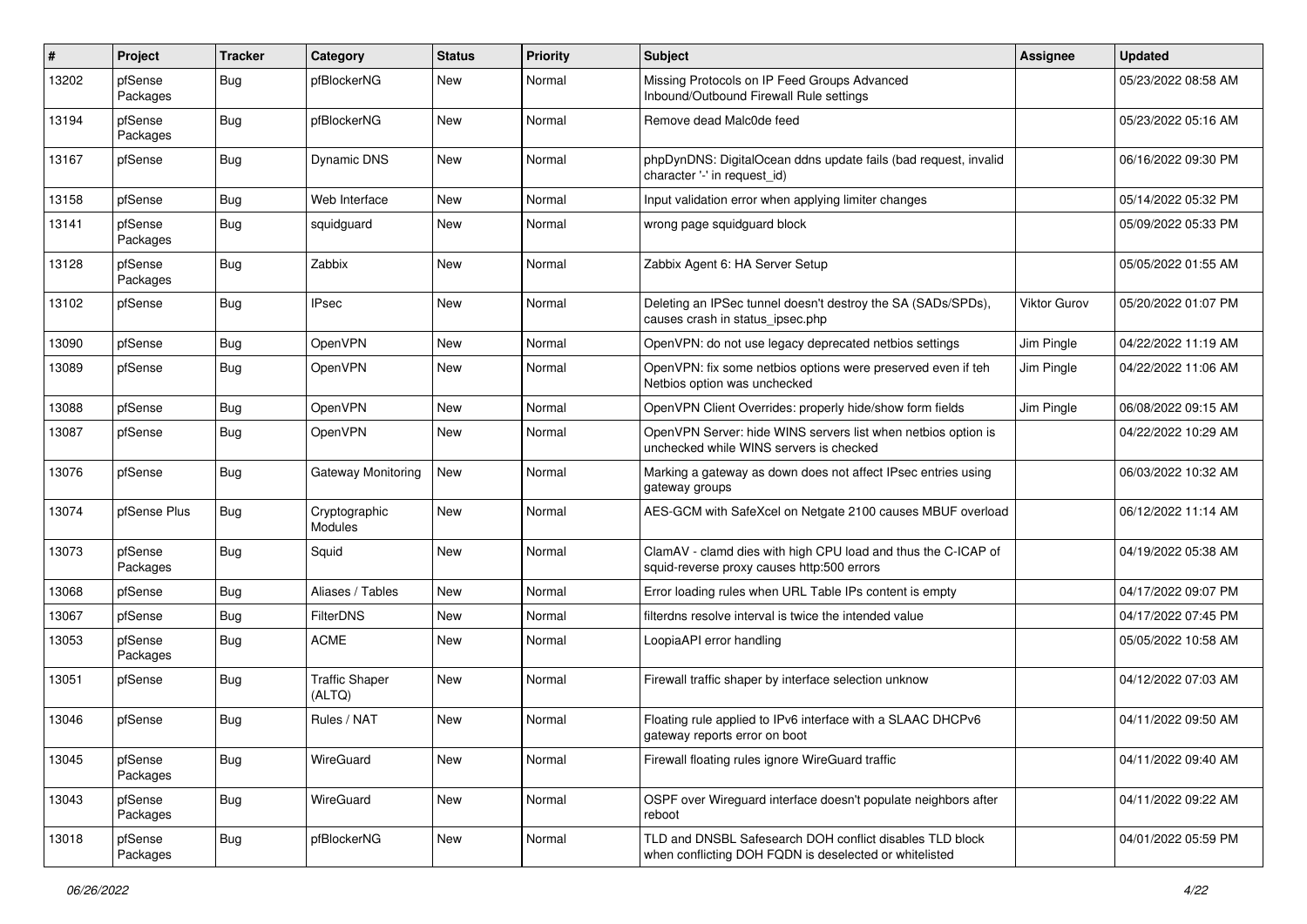| #     | Project             | <b>Tracker</b> | Category                                        | <b>Status</b> | <b>Priority</b> | <b>Subject</b>                                                                                | <b>Assignee</b>       | <b>Updated</b>      |
|-------|---------------------|----------------|-------------------------------------------------|---------------|-----------------|-----------------------------------------------------------------------------------------------|-----------------------|---------------------|
| 13014 | pfSense             | Bug            | <b>IPsec</b>                                    | <b>New</b>    | Normal          | Charon.vici can get in a bad state                                                            | Mateusz Guzik         | 05/24/2022 05:05 PM |
| 13003 | pfSense             | Bug            | Hardware / Drivers                              | New           | Normal          | Malicious Driver Detection event on ixl driver                                                |                       | 06/25/2022 05:00 PM |
| 12982 | pfSense<br>Packages | <b>Bug</b>     | FreeRADIUS                                      | New           | Normal          | FreeRadius RadReply table entries missing from pf                                             |                       | 06/19/2022 05:38 PM |
| 12974 | pfSense Plus        | <b>Bug</b>     | Installer                                       | New           | Normal          | Typing anything into 1100/2100 recovery installer causes process<br>to stop                   |                       | 06/05/2022 04:10 PM |
| 12960 | pfSense             | Bug            | Installer                                       | <b>New</b>    | Normal          | VGA installer image defaults to serial console, serial console is<br>default in GUI settings  |                       | 05/10/2022 03:19 PM |
| 12950 | pfSense             | Bug            | Routing                                         | <b>New</b>    | Normal          | OpenVPN as default gateway does not get set at boot time                                      |                       | 04/09/2022 05:46 PM |
| 12947 | pfSense             | Bug            | DHCP (IPv6)                                     | <b>New</b>    | Normal          | DHCP6 client does not take any action if the interface IPv6<br>address changes during renewal |                       | 06/26/2022 07:44 PM |
| 12942 | pfSense             | <b>Bug</b>     | Gateways                                        | <b>New</b>    | Normal          | Code to kill states for old gateway when reconnecting an interface<br>is incorrect            | Jim Pingle            | 03/22/2022 01:25 PM |
| 12938 | pfSense             | <b>Bug</b>     | <b>IPv6 Router</b><br>Advertisements<br>(RADVD) | <b>New</b>    | Normal          | MaxRtrAdvInterval would allow stale DNS servers to be deleted<br>faster                       |                       | 03/12/2022 09:37 AM |
| 12927 | pfSense             | <b>Bug</b>     | OpenVPN                                         | <b>New</b>    | Normal          | OpenVPN with OCSP enabled allows connections with revoked<br>certificates                     |                       | 03/24/2022 08:22 AM |
| 12924 | pfSense<br>Packages | <b>Bug</b>     | WireGuard                                       | <b>New</b>    | Normal          | <b>DNS Resolver WireGuard ACL Inconsistency</b>                                               | Christian<br>McDonald | 04/10/2022 10:36 AM |
| 12922 | pfSense             | <b>Bug</b>     | DHCP (IPv4)                                     | New           | Normal          | Classless static routes received on DHCP WAN can override<br>chosen default gateway           |                       | 03/28/2022 10:08 AM |
| 12916 | pfSense<br>Packages | Bug            | pfBlockerNG                                     | <b>New</b>    | Normal          | pfBlockerNG-devel cron job does not trigger xmlrpc sync                                       | Viktor Gurov          | 04/11/2022 12:55 PM |
| 12905 | pfSense             | <b>Bug</b>     | Web Interface                                   | <b>New</b>    | Normal          | Add VLAN Re-assignment to Import Interface Mismatch Wizard                                    |                       | 03/07/2022 08:05 AM |
| 12899 | pfSense<br>Packages | <b>Bug</b>     | Suricata                                        | <b>New</b>    | Normal          | Suricata doesn't honor Pass List                                                              |                       | 03/04/2022 01:22 PM |
| 12888 | pfSense             | Bug            | Rules / NAT                                     | <b>New</b>    | Normal          | pfSense sends un-NATed packets during OpenVPN startup                                         |                       | 03/01/2022 03:13 PM |
| 12875 | pfSense             | <b>Bug</b>     | Package System                                  | New           | Normal          | Import zabbix-agent6 and zabbix-proxy6 from FreeBSD Ports                                     |                       | 05/28/2022 06:50 PM |
| 12857 | pfSense             | <b>Bug</b>     | Gateways                                        | <b>New</b>    | Normal          | Firewall gateway goes away when making changes to Bridge0<br>device                           |                       | 02/27/2022 11:20 AM |
| 12849 | pfSense             | <b>Bug</b>     | <b>Operating System</b>                         | <b>New</b>    | Normal          | pfsync kernel crash on reboot                                                                 | Mateusz Guzik         | 02/22/2022 02:02 PM |
| 12845 | pfSense<br>Packages | <b>Bug</b>     | softflowd                                       | <b>New</b>    | Normal          | softflowd wrong vlan tag                                                                      |                       | 02/21/2022 10:40 AM |
| 12828 | pfSense             | Bug            | Wireless                                        | New           | Normal          | pfSense keeps crashing (Fatal trap 12: page fault while in kernel<br>mode)                    |                       | 02/21/2022 07:55 AM |
| 12823 | pfSense             | <b>Bug</b>     | DHCP (IPv6)                                     | <b>New</b>    | Normal          | Multiple DHCP6 WAN connections PPPoE interface 'defached'<br>status                           |                       | 02/18/2022 05:39 AM |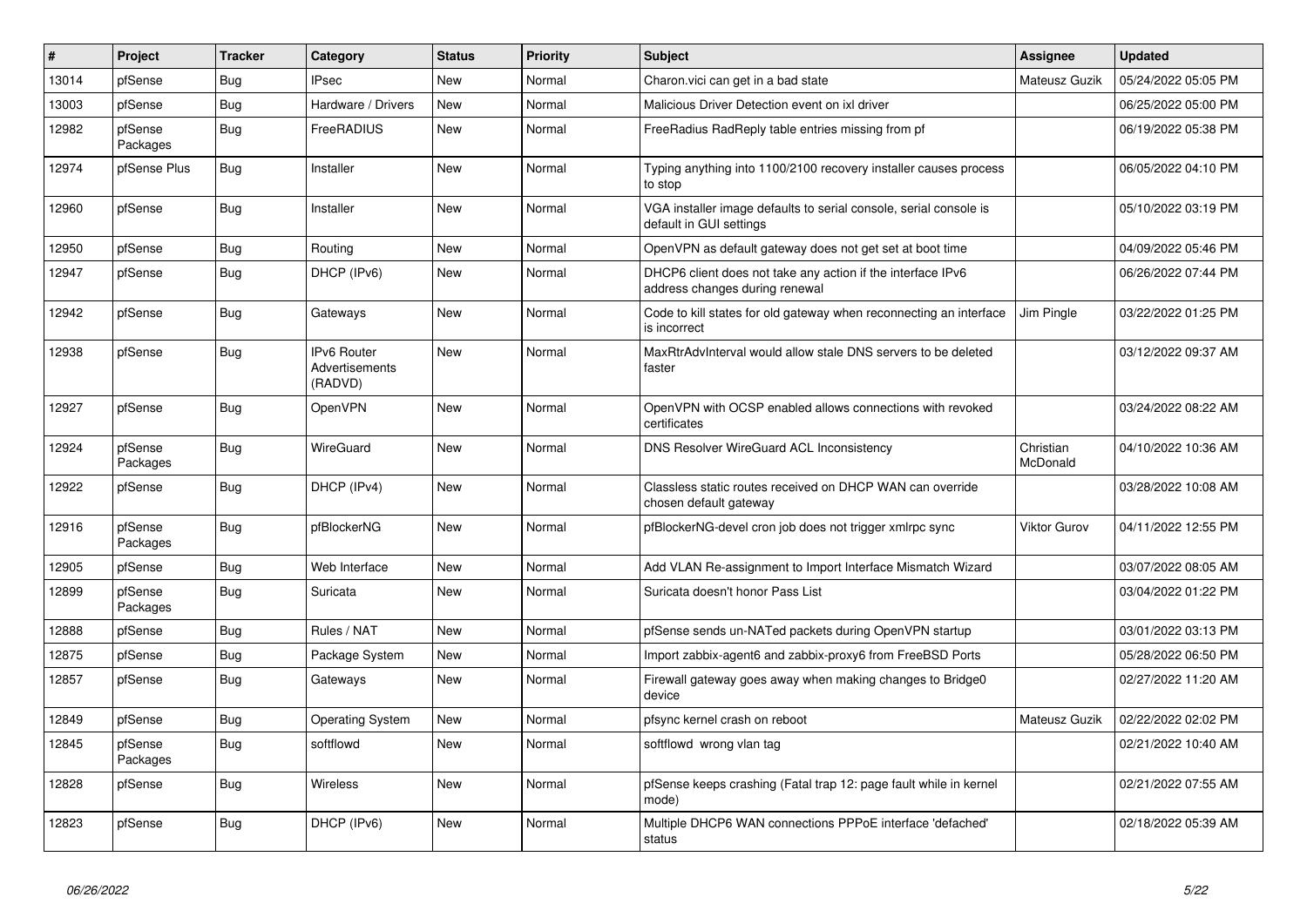| #     | Project             | <b>Tracker</b> | Category                  | <b>Status</b> | <b>Priority</b> | <b>Subject</b>                                                                                                                        | Assignee              | <b>Updated</b>      |
|-------|---------------------|----------------|---------------------------|---------------|-----------------|---------------------------------------------------------------------------------------------------------------------------------------|-----------------------|---------------------|
| 12822 | pfSense<br>Packages | Bug            | pfBlockerNG               | New           | Normal          | IPv4 Source ASN format not working                                                                                                    |                       | 02/18/2022 10:47 AM |
| 12811 | pfSense             | Bug            | <b>Gateway Monitoring</b> | <b>New</b>    | Normal          | Services are not restarted when PPP interfaces connect                                                                                | Jim Pingle            | 05/31/2022 05:34 PM |
| 12797 | pfSense             | <b>Bug</b>     | UPnP/NAT-PMP              | New           | Normal          | UPnP+STUN forms invalid outbound NAT rules using the external<br>address discovered from STUN                                         |                       | 02/15/2022 01:01 PM |
| 12774 | pfSense             | Bug            | Backup / Restore          | <b>New</b>    | Normal          | Picture widget image is not saved in backup                                                                                           |                       | 04/04/2022 04:48 AM |
| 12767 | pfSense<br>Packages | Bug            | Avahi                     | New           | Normal          | 'Package radavahi-daemon does does not exist in current<br>pfSense version and it has been removed" message on pfSense<br>2.7 restore |                       | 02/07/2022 11:28 AM |
| 12764 | pfSense             | Bug            | Gateways                  | <b>New</b>    | Normal          | VTI gateway status is pending after assigning the VTI interface                                                                       |                       | 02/07/2022 05:41 AM |
| 12762 | pfSense             | Bug            | <b>IPsec</b>              | <b>New</b>    | Normal          | IPsec keep alive check ignores Child SA Start Action                                                                                  | Viktor Gurov          | 02/07/2022 11:21 AM |
| 12760 | pfSense<br>Packages | <b>Bug</b>     | WireGuard                 | <b>New</b>    | Normal          | Link-local addresses disallowed on Wireguard interfaces                                                                               | Christian<br>McDonald | 02/07/2022 03:50 AM |
| 12751 | pfSense<br>Packages | Bug            | <b>FRR</b>                | New           | Normal          | Improve FRR route restoration after gateway events                                                                                    |                       | 02/06/2022 11:07 PM |
| 12747 | pfSense             | <b>Bug</b>     | Logging                   | <b>New</b>    | Normal          | System log is filled by sshguard                                                                                                      |                       | 05/03/2022 03:08 AM |
| 12737 | pfSense             | <b>Bug</b>     | Certificates              | <b>New</b>    | Normal          | CApath is not defined by default in curl                                                                                              |                       | 05/17/2022 02:30 PM |
| 12730 | pfSense             | Bug            | Captive Portal            | <b>New</b>    | Normal          | RADIUS accounting does not work if WAN is down                                                                                        |                       | 01/26/2022 05:13 AM |
| 12726 | pfSense             | Bug            | Authentication            | <b>New</b>    | Normal          | LDAP select container button auto populate                                                                                            |                       | 01/25/2022 01:48 PM |
| 12715 | pfSense             | <b>Bug</b>     | Authentication            | <b>New</b>    | Normal          | Long system startup time when LDAP is configured and<br>unavailable during startup.                                                   | Christian<br>McDonald | 01/24/2022 05:50 AM |
| 12708 | pfSense             | Bug            | Aliases / Tables          | New           | Normal          | alias with non resolving DNS entry breaks underlying pf table                                                                         |                       | 02/20/2022 06:13 PM |
| 12670 | pfSense<br>Packages | <b>Bug</b>     | <b>ACME</b>               | <b>New</b>    | Normal          | ACME package writes credentials to system log                                                                                         | Viktor Gurov          | 03/07/2022 10:58 AM |
| 12667 | pfSense<br>Packages | Bug            | WireGuard                 | <b>New</b>    | Normal          | Firewall Crashed After Upgrading Wireguard                                                                                            |                       | 01/07/2022 09:18 AM |
| 12655 | pfSense<br>Packages | Bug            | Telegraf                  | <b>New</b>    | Normal          | telegraf, wireguard plugin failing                                                                                                    |                       | 12/30/2021 05:51 PM |
| 12648 | pfSense             | Bug            | <b>Captive Portal</b>     | <b>New</b>    | Normal          | Undocumented variables 'listenporthttp' and 'listenporthttps'                                                                         |                       | 12/28/2021 10:44 AM |
| 12623 | pfSense<br>Packages | Bug            | <b>ACME</b>               | New           | Normal          | acme.sh package   DNS-ISPConfig settings                                                                                              | Viktor Gurov          | 03/10/2022 03:42 PM |
| 12612 | pfSense             | i Bug          | <b>DNS Resolver</b>       | New           | Normal          | DNS Resolver is restarted during every "rc.newwanip" event                                                                            |                       | 06/03/2022 07:13 AM |
| 12563 | pfSense             | Bug            | OpenVPN                   | New           | Normal          | OpenVPN server doesn't support Framed-IPv6-Address RADIUS<br>attribute                                                                |                       | 12/03/2021 11:19 AM |
| 12552 | pfSense             | Bug            | OpenVPN                   | New           | Normal          | "Pull DNS" option within OpenVPN client does not cause pfSense<br>to use DNS servers assigned by remote OpenVPN server                |                       | 12/08/2021 08:45 AM |
| 12542 | pfSense             | <b>Bug</b>     | Virtual IP Addresses      | New           | Normal          | Cannot assign a same IPv6 Link-Local address to different<br>interfaces                                                               |                       | 11/25/2021 01:41 AM |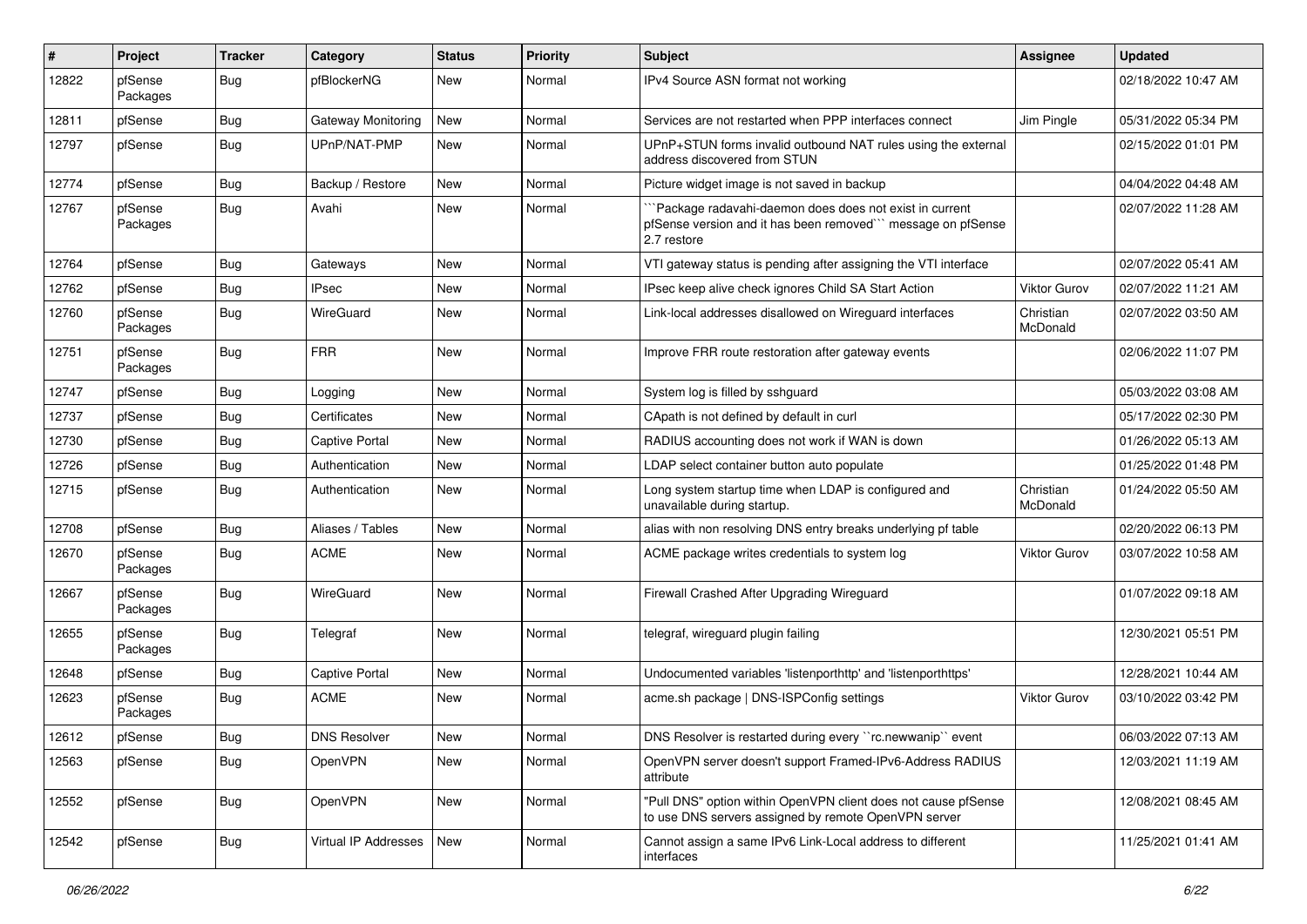| #     | Project             | <b>Tracker</b> | Category                 | <b>Status</b> | <b>Priority</b> | <b>Subject</b>                                                                                                                      | <b>Assignee</b> | <b>Updated</b>      |
|-------|---------------------|----------------|--------------------------|---------------|-----------------|-------------------------------------------------------------------------------------------------------------------------------------|-----------------|---------------------|
| 12538 | pfSense<br>Packages | <b>Bug</b>     | PIMD                     | <b>New</b>    | Normal          | PIMD sub-interface bug                                                                                                              |                 | 11/20/2021 09:44 PM |
| 12519 | pfSense             | <b>Bug</b>     | Authentication           | <b>New</b>    | Normal          | Fail authentication using special character in password via the<br>LDAP connector                                                   |                 | 11/12/2021 07:39 AM |
| 12509 | pfSense             | <b>Bug</b>     | OpenVPN                  | New           | Normal          | Deffered authentication does not work with auth-gen-token<br>external-auth or pusk "auth-token"                                     |                 | 11/08/2021 04:01 AM |
| 12508 | pfSense             | <b>Bug</b>     | <b>DHCP Relay</b>        | <b>New</b>    | Normal          | DHCP Relay over VPN                                                                                                                 |                 | 11/06/2021 11:25 AM |
| 12504 | pfSense             | <b>Bug</b>     | Interfaces               | <b>New</b>    | Normal          | BCM57412 NetXtreme-E 10Gb RDMA Ethernet controller issue                                                                            |                 | 11/05/2021 04:51 AM |
| 12483 | pfSense             | <b>Bug</b>     | Configuration<br>Backend | New           | Normal          | GUI creates inconsistent config.xml                                                                                                 |                 | 10/23/2021 06:48 AM |
| 12467 | pfSense             | <b>Bug</b>     | <b>Captive Portal</b>    | <b>New</b>    | Normal          | CP error on client disconnect after reboot                                                                                          |                 | 10/17/2021 05:35 AM |
| 12451 | pfSense             | <b>Bug</b>     | Virtual IP Addresses     | New           | Normal          | deleteVIP() does not check RFC2136 Update Source                                                                                    |                 | 10/13/2021 10:06 AM |
| 12444 | pfSense<br>Packages | Bug            | ntop                     | <b>New</b>    | Normal          | ntopng throws errors when viewing single host                                                                                       |                 | 10/11/2021 12:39 PM |
| 12436 | pfSense             | <b>Bug</b>     | <b>PPPoE Server</b>      | New           | Normal          | Pppoe server config gui does not allow setting of chap<br>authentication, and sets the network start address for allocation to<br>0 |                 | 10/21/2021 08:15 AM |
| 12421 | pfSense             | <b>Bug</b>     | Rules / NAT              | <b>New</b>    | Normal          | IPV6 limiter bug                                                                                                                    |                 | 10/02/2021 08:44 AM |
| 12401 | pfSense             | <b>Bug</b>     | <b>Traffic Graphs</b>    | New           | Normal          | Traffic graphs with untagged and tagged VLAN on same interface                                                                      |                 | 09/23/2021 09:18 PM |
| 12357 | pfSense             | <b>Bug</b>     | <b>Captive Portal</b>    | New           | Normal          | Captive Portal popup Logout button loads full login page in popup<br>when clicked                                                   |                 | 10/27/2021 12:10 PM |
| 12338 | pfSense<br>Packages | Bug            | <b>RRD Summary</b>       | <b>New</b>    | Normal          | RRD Summary does not report data on 3100                                                                                            |                 | 04/15/2022 02:54 PM |
| 12335 | pfSense             | Bug            | <b>IPsec</b>             | <b>New</b>    | Normal          | IPsec DNS inefficiency                                                                                                              | Jim Pingle      | 04/26/2022 07:50 AM |
| 12286 | pfSense<br>Packages | <b>Bug</b>     | FreeRADIUS               | <b>New</b>    | Normal          | Add support for ntlm auth in LDAP                                                                                                   |                 | 08/20/2021 08:27 AM |
| 12283 | pfSense             | Bug            | Authentication           | New           | Normal          | LDAP/RADIUS authentication servers configuration does not allow<br>source IP address to be specified                                |                 | 08/20/2021 01:15 AM |
| 12260 | pfSense<br>Packages | <b>Bug</b>     | ntop                     | <b>New</b>    | Normal          | Update popup and version missmatch?                                                                                                 |                 | 01/08/2022 05:53 AM |
| 12259 | pfSense             | Bug            | <b>Operating System</b>  | <b>New</b>    | Normal          | Intel em NICs Suffering Performance Degradation on FreeBSD12                                                                        |                 | 02/25/2022 09:28 PM |
| 12249 | pfSense             | <b>Bug</b>     | Backup / Restore         | <b>New</b>    | Normal          | HAProxy causing failed ACB backups                                                                                                  |                 | 11/15/2021 11:58 PM |
| 12188 | pfSense<br>Packages | Bug            | OpenVPN Client<br>Export | New           | Normal          | client export breaks multi remote configurations                                                                                    |                 | 10/02/2021 05:58 PM |
| 12130 | pfSense<br>Packages | <b>Bug</b>     | Zeek                     | New           | Normal          | Zeek fails to start                                                                                                                 |                 | 07/15/2021 02:00 AM |
| 12126 | pfSense<br>Packages | <b>Bug</b>     | FreeRADIUS               | New           | Normal          | freeradius3 0.15.7_31                                                                                                               |                 | 10/11/2021 08:21 AM |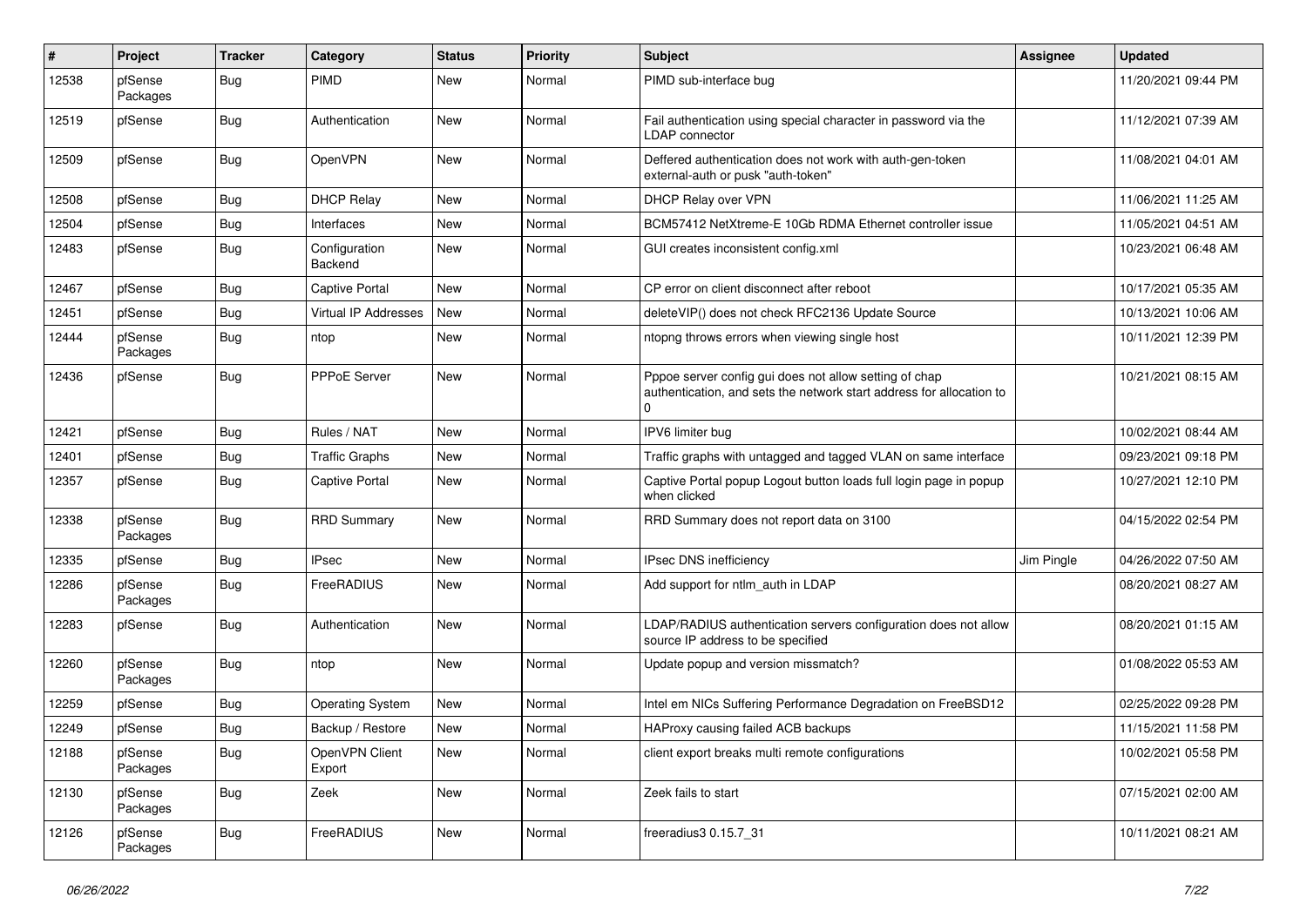| #     | Project             | <b>Tracker</b> | Category                     | <b>Status</b> | Priority | Subject                                                                                                  | <b>Assignee</b> | <b>Updated</b>      |
|-------|---------------------|----------------|------------------------------|---------------|----------|----------------------------------------------------------------------------------------------------------|-----------------|---------------------|
| 12122 | pfSense             | <b>Bug</b>     | Web Interface                | New           | Normal   | Perform greedy actions asychronously                                                                     |                 | 07/10/2021 01:10 PM |
| 12095 | pfSense             | <b>Bug</b>     | Authentication               | New           | Normal   | Memory leak in pcscd                                                                                     |                 | 06/01/2022 01:01 PM |
| 12084 | pfSense<br>Packages | <b>Bug</b>     | <b>FRR</b>                   | <b>New</b>    | Normal   | libfrr.so.0 error on SG-1100                                                                             |                 | 06/26/2021 08:22 AM |
| 12079 | pfSense             | <b>Bug</b>     | <b>IGMP Proxy</b>            | New           | Normal   | IGMPProxy: kernel panic, Sleeping thread owns a non-sleepable<br>lock                                    | Mateusz Guzik   | 05/10/2022 03:14 PM |
| 12056 | pfSense             | <b>Bug</b>     | Logging                      | New           | Normal   | Filterlog says "Unknown Option %u"                                                                       |                 | 06/18/2021 05:51 AM |
| 12033 | pfSense<br>Packages | <b>Bug</b>     | pfBlockerNG                  | <b>New</b>    | Normal   | maxmindb and _sqlite3 modules not found                                                                  |                 | 10/01/2021 04:42 AM |
| 12009 | pfSense<br>Packages | <b>Bug</b>     | Zabbix                       | <b>New</b>    | Normal   | Zabbix Agent starts twice by /etc/rc.start_packages                                                      |                 | 06/08/2021 01:35 AM |
| 11997 | pfSense<br>Packages | <b>Bug</b>     | <b>IPsec Profile Wizard</b>  | <b>New</b>    | Normal   | Add Support for Android Strongswan Profiles in the Profile Wizard                                        | Jim Pingle      | 07/10/2021 07:51 PM |
| 11970 | pfSense<br>Packages | Bug            | Coreboot                     | <b>New</b>    | Normal   | Netgate Firmware Upgrade Doesn't Work on XG-2758                                                         |                 | 04/21/2022 12:39 PM |
| 11953 | pfSense             | Bug            | <b>IGMP Proxy</b>            | <b>New</b>    | Normal   | XG-1541 crashes when igmpproxy is enabled and network<br>interfaces status change                        |                 | 05/24/2021 04:55 PM |
| 11925 | pfSense             | <b>Bug</b>     | OpenVPN                      | New           | Normal   | Calling-Station-Id always set to WAN IP                                                                  |                 | 05/14/2021 09:27 AM |
| 11898 | pfSense<br>Packages | <b>Bug</b>     | apcupsd                      | <b>New</b>    | Normal   | PHP error from apcupsd dashboard widget                                                                  |                 | 05/07/2021 09:12 AM |
| 11872 | pfSense             | Bug            | Interfaces                   | <b>New</b>    | Normal   | gif interfaces reporting incorrect traffic counters                                                      |                 | 12/30/2021 04:00 AM |
| 11848 | pfSense<br>Packages | Bug            | Squid                        | New           | Normal   | Issue with squid cache download speed                                                                    |                 | 04/23/2021 09:30 PM |
| 11841 | pfSense<br>Packages | <b>Bug</b>     | <b>FRR</b>                   | <b>New</b>    | Normal   | FRR access lists default bahavior changed to permit by default                                           |                 | 04/22/2021 09:52 AM |
| 11835 | pfSense<br>Packages | <b>Bug</b>     | <b>FRR</b>                   | New           | Normal   | FRR OSPF redistributed connected routes disappearing                                                     |                 | 04/22/2021 07:11 AM |
| 11802 | pfSense<br>Packages | <b>Bug</b>     | FreeRADIUS                   | <b>New</b>    | Normal   | FreeRADIUS sync                                                                                          |                 | 05/10/2021 04:18 AM |
| 11797 | pfSense<br>Packages | <b>Bug</b>     | <b>Status Traffic Totals</b> | <b>New</b>    | Normal   | Traffic Totals lost upon reboot when using a ramdisk for /var and<br>/tmp                                | John Cornwell   | 04/10/2021 06:27 PM |
| 11786 | pfSense             | Bug            | Services                     | New           | Normal   | SSH incomplete setup and startup fail while recovering XML<br>backup in a fresh install of pfSense 2.5.0 |                 | 04/17/2021 01:36 PM |
| 11778 | pfSense             | Bug            | OpenVPN                      | New           | Normal   | OpenVPN uses 100% CPU after experiencing packet loss                                                     |                 | 02/28/2022 07:38 AM |
| 11770 | pfSense Plus        | Bug            | Hardware / Drivers           | <b>New</b>    | Normal   | Pantech UML295 USB Modem No Longer Functional                                                            |                 | 04/01/2021 11:28 AM |
| 11763 | pfSense<br>Packages | Bug            | Status_Monitoring            | New           | Normal   | Traffic graphs refresh issue                                                                             |                 | 05/03/2021 09:44 AM |
| 11761 | pfSense             | <b>Bug</b>     | L <sub>2</sub> TP            | New           | Normal   | L2TP/IPsec VPN : PPP LCP negotiation occurs before user<br>authentication                                |                 | 03/31/2021 04:52 AM |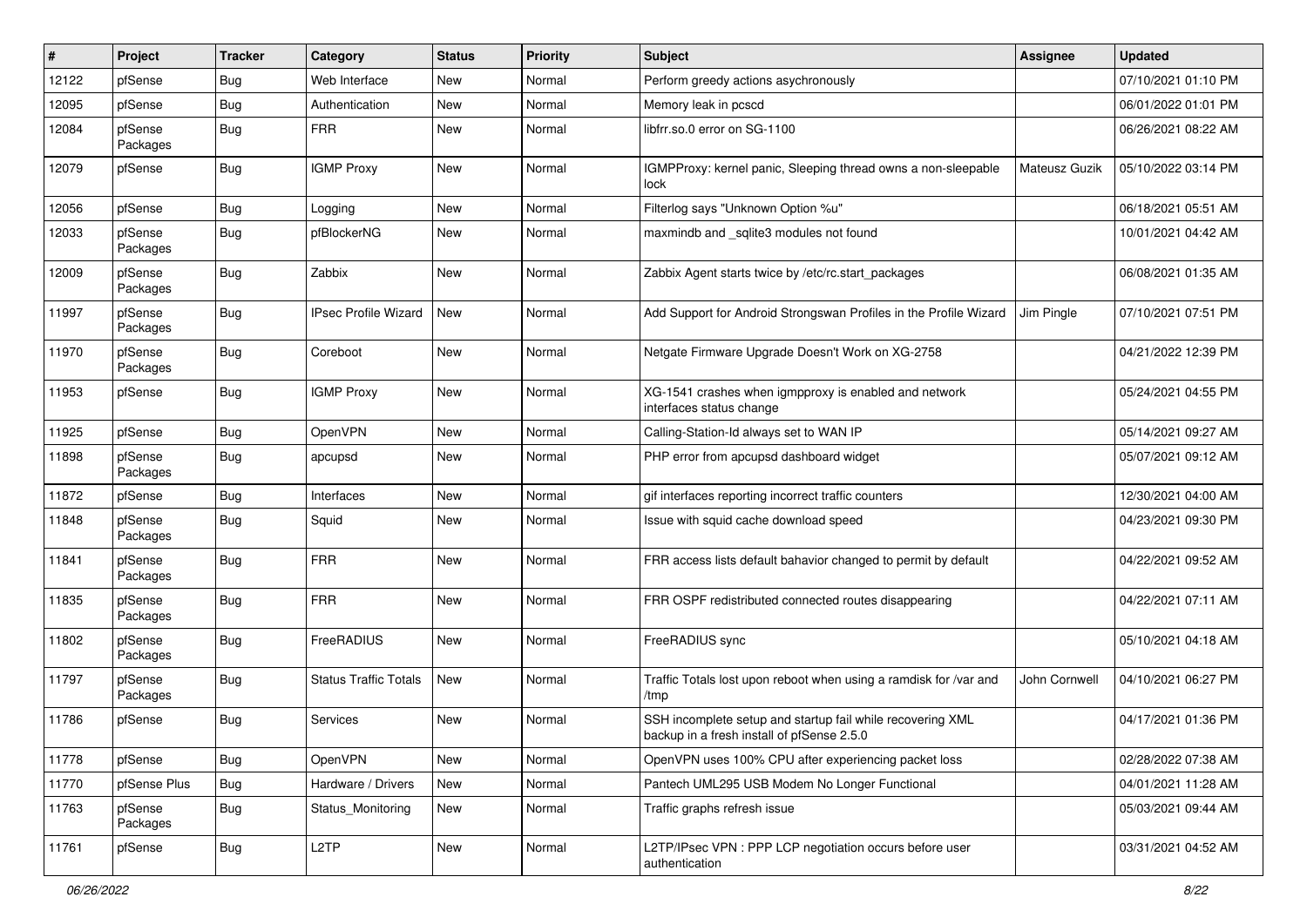| #     | Project             | <b>Tracker</b> | Category           | <b>Status</b> | <b>Priority</b> | <b>Subject</b>                                                                                                                                                                                  | Assignee   | <b>Updated</b>      |
|-------|---------------------|----------------|--------------------|---------------|-----------------|-------------------------------------------------------------------------------------------------------------------------------------------------------------------------------------------------|------------|---------------------|
| 11759 | pfSense             | <b>Bug</b>     | Dashboard          | New           | Normal          | Traffic graphs on dashboard double upload on pppoe links                                                                                                                                        |            | 12/30/2021 04:00 AM |
| 11742 | pfSense<br>Packages | Bug            | Suricata           | New           | Normal          | Blocking / Unblocking is not working correctly.                                                                                                                                                 |            | 09/01/2021 11:08 AM |
| 11731 | pfSense             | Bug            | Hardware / Drivers | <b>New</b>    | Normal          | Missing support for Realtek USB NICs                                                                                                                                                            |            | 03/30/2021 04:32 AM |
| 11730 | pfSense             | Bug            | Web Interface      | New           | Normal          | Improve visibility of option selections in dark themes                                                                                                                                          |            | 03/25/2021 09:38 PM |
| 11724 | pfSense             | Bug            | Package System     | New           | Normal          | Packages unexpectedly removed when changing update branches                                                                                                                                     |            | 03/29/2021 08:09 AM |
| 11717 | pfSense             | Bug            | Rules / NAT        | New           | Normal          | Incorrect port forwarding rules if Destination port alias is not equal<br>to Redirect target port alias                                                                                         |            | 03/22/2021 06:06 AM |
| 11715 | pfSense             | Bug            | OpenVPN            | New           | Normal          | OpenVPN MTU                                                                                                                                                                                     |            | 03/22/2021 01:35 AM |
| 11666 | pfSense             | Bug            | Logging            | New           | Normal          | GUI Firewall log search not parsing filter log beyond hard coded<br>limit                                                                                                                       |            | 03/12/2021 11:38 AM |
| 11657 | pfSense             | Bug            | Interfaces         | New           | Normal          | netmap_ring_reinit error                                                                                                                                                                        |            | 03/18/2021 10:32 PM |
| 11641 | pfSense             | Bug            | Interfaces         | New           | Normal          | On xn based interfaces without the VLANMTU flag the first VLAN<br>tag defined does not follow the parent interface MTU settings. All<br>subsequent VLAN tags follow the parent interface's MTU. |            | 03/09/2021 06:42 PM |
| 11626 | pfSense Plus        | Bug            | Authentication     | <b>New</b>    | Normal          | Google LDAP connection failed due to lack of SNI for TLS 1.3                                                                                                                                    | Luiz Souza | 06/25/2022 05:34 PM |
| 11619 | pfSense             | Bug            | Upgrade            | New           | Normal          | Unable to upgrade 2.4.4-p3 to 2.5/21.02-p1                                                                                                                                                      |            | 08/15/2021 10:00 AM |
| 11610 | pfSense<br>Packages | Bug            | NET-SNMP           | New           | Normal          | NET-SNMP is not setting the correct permissions on AgentX                                                                                                                                       |            | 06/28/2021 07:54 AM |
| 11592 | pfSense<br>Packages | Bug            | node exporter      | New           | Normal          | Node exporter can not read system statistics                                                                                                                                                    |            | 10/15/2021 09:37 PM |
| 11556 | pfSense             | Bug            | Rules / NAT        | New           | Normal          | Kill all states associated with a NAT address                                                                                                                                                   |            | 03/19/2021 10:29 AM |
| 11548 | pfSense             | Bug            | Rules / NAT        | New           | Normal          | "rule expands to no valid combination" error from port forward<br>automatic rule mixing IPv4 and IPv6 elements                                                                                  |            | 02/27/2021 03:18 PM |
| 11541 | pfSense             | Bug            | OpenVPN            | New           | Normal          | OpenVPN status does not work properly when set to TCP and<br>Concurrent Connections = 1                                                                                                         |            | 03/02/2021 02:27 PM |
| 11525 | pfSense<br>Packages | <b>Bug</b>     | Suricata           | <b>New</b>    | Normal          | pfsense 2.5.0 release version for vlan issue to suricata                                                                                                                                        |            | 11/11/2021 08:16 AM |
| 11522 | pfSense<br>Packages | Bug            | Zabbix             | New           | Normal          | fping6 error                                                                                                                                                                                    |            | 02/24/2021 07:13 AM |
| 11503 | pfSense             | Bug            | OpenVPN            | New           | Normal          | Using multiple authentication backends on an OpenVPN server<br>fails                                                                                                                            |            | 02/23/2021 12:23 PM |
| 11479 | pfSense<br>Packages | <b>Bug</b>     | snmptt             | New           | Normal          | snmptt 1.4.2 does not work in daemon mode                                                                                                                                                       |            | 02/20/2021 04:37 PM |
| 11473 | pfSense             | <b>Bug</b>     | Web Interface      | New           | Normal          | System Activity shows invalid data on SG-3100                                                                                                                                                   |            | 02/19/2021 08:12 PM |
| 11430 | pfSense             | <b>Bug</b>     | Interfaces         | New           | Normal          | PHP console spam after Assigning Interfaces                                                                                                                                                     |            | 10/09/2021 10:37 AM |
| 11429 | pfSense             | <b>Bug</b>     | Web Interface      | New           | Normal          | System Log / Settings form activates "Reset Log Files" button on<br>enter                                                                                                                       |            | 10/28/2021 01:35 PM |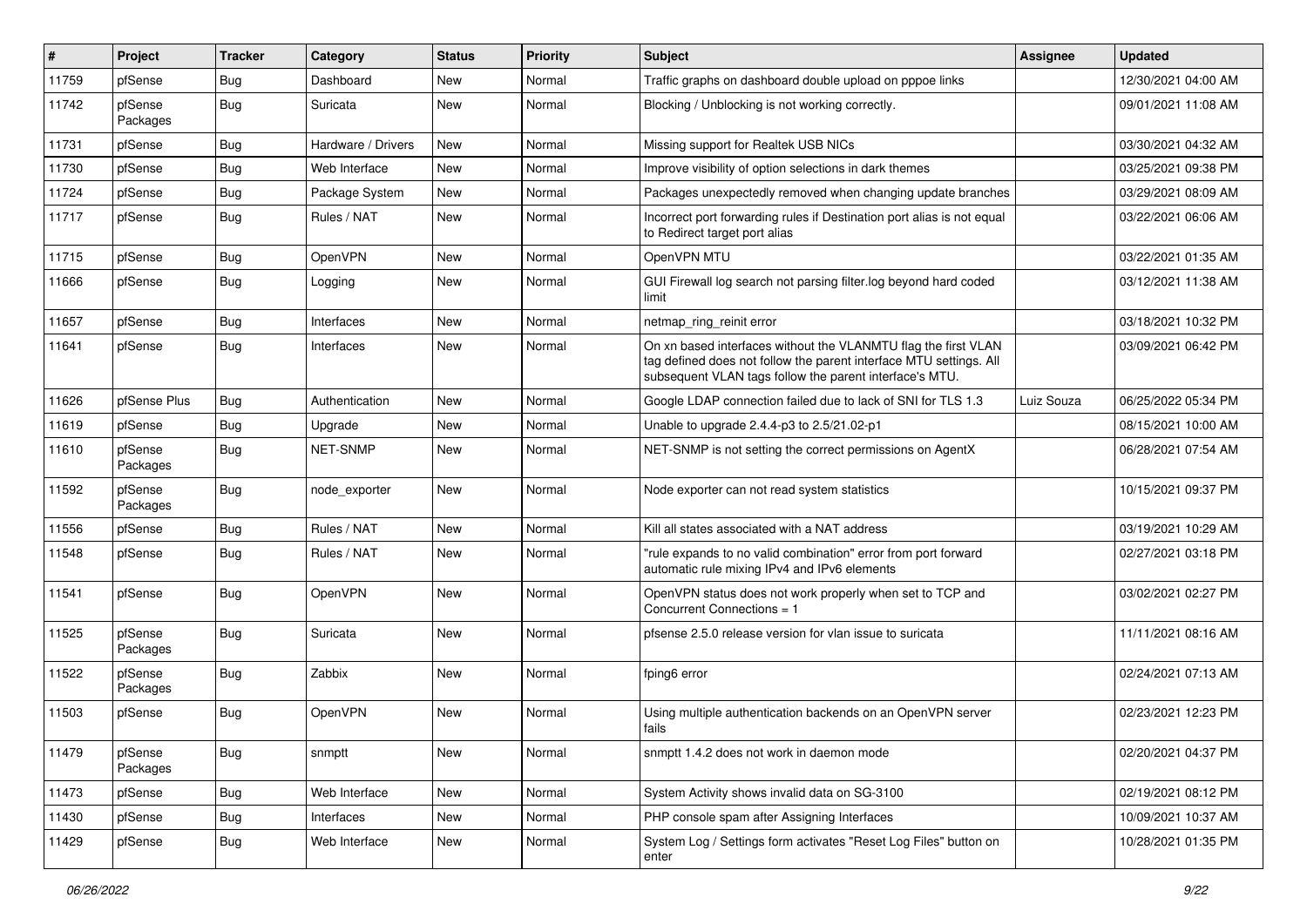| $\vert$ # | Project             | <b>Tracker</b> | Category                | <b>Status</b> | <b>Priority</b> | <b>Subject</b>                                                                                                         | <b>Assignee</b> | <b>Updated</b>      |
|-----------|---------------------|----------------|-------------------------|---------------|-----------------|------------------------------------------------------------------------------------------------------------------------|-----------------|---------------------|
| 11414     | pfSense<br>Packages | Bug            | pfBlockerNG             | <b>New</b>    | Normal          | Enabling feed "Public DNS4 all" breaks some Google services                                                            |                 | 02/13/2021 02:46 AM |
| 11412     | pfSense             | <b>Bug</b>     | Interfaces              | <b>New</b>    | Normal          | LLDPD Package Doesn't Work with Switchports                                                                            |                 | 02/12/2021 08:12 PM |
| 11398     | pfSense<br>Packages | <b>Bug</b>     | pfBlockerNG             | <b>New</b>    | Normal          | pfBlocker upgrade hangs forever                                                                                        |                 | 04/21/2022 12:39 PM |
| 11375     | pfSense<br>Packages | <b>Bug</b>     | apcupsd                 | <b>New</b>    | Normal          | UPS Type <blank> for USB APC</blank>                                                                                   |                 | 02/26/2021 11:10 AM |
| 11363     | pfSense             | <b>Bug</b>     | Installer               | <b>New</b>    | Normal          | Clean Install 2.5.0 fails due to hardware incompability                                                                |                 | 02/04/2021 11:06 AM |
| 11335     | pfSense             | <b>Bug</b>     | Interfaces              | <b>New</b>    | Normal          | Spoofing the MAC on a LAGG interface does not work for some<br>NIC types.                                              |                 | 01/29/2021 09:10 AM |
| 11296     | pfSense             | Bug            | Routing                 | <b>New</b>    | Normal          | Static route targets may still reachable via default route when the<br>gateway they should route through is down       | Viktor Gurov    | 05/10/2022 03:12 PM |
| 11268     | pfSense             | Bug            | Web Interface           | <b>New</b>    | Normal          | Cookie named 'id' prevents Edit form fields being set properly                                                         |                 | 09/03/2021 06:16 AM |
| 11261     | pfSense<br>Packages | Bug            | pfBlockerNG             | <b>New</b>    | Normal          | pfBlockerNG ASN numbers in IPv4 (/IPv6) Custom_List generate<br>error(s) "Invalid numeric literal at line 1, column 7" |                 | 01/28/2021 08:34 AM |
| 11235     | pfSense<br>Packages | Bug            | Filer                   | <b>New</b>    | Normal          | Filer run script when "state" unchanged                                                                                |                 | 01/08/2021 07:24 AM |
| 11232     | pfSense             | <b>Bug</b>     | <b>Operating System</b> | New           | Normal          | Fix pfSense fsync                                                                                                      |                 | 01/08/2021 08:53 AM |
| 11203     | pfSense             | Bug            | Certificates            | New           | Normal          | certificate manager very slow                                                                                          |                 | 12/31/2020 11:57 AM |
| 11184     | pfSense             | Bug            | FreeBSD                 | New           | Normal          | PF: State policy cannot be configurable                                                                                |                 | 02/09/2021 02:43 AM |
| 11182     | pfSense<br>Packages | <b>Bug</b>     | <b>NRPE</b>             | <b>New</b>    | Normal          | NRPE in HA syncs the bind IP                                                                                           |                 | 12/01/2021 02:15 AM |
| 11177     | pfSense             | Bug            | Dynamic DNS             | <b>New</b>    | Normal          | DDNSv6 not using Check IP Services                                                                                     |                 | 12/21/2020 05:02 AM |
| 11149     | pfSense             | Bug            | <b>DHCP Relay</b>       | <b>New</b>    | Normal          | DHCP relay won't start with DHCP server behind gateway                                                                 |                 | 03/22/2021 05:13 AM |
| 11147     | pfSense             | Bug            | Dynamic DNS             | <b>New</b>    | Normal          | Domeneshop DynDNS IPv4 and IPv6                                                                                        |                 | 12/09/2020 11:47 PM |
| 11110     | pfSense             | <b>Bug</b>     | Backup / Restore        | New           | Normal          | Backup file should be checked before restoring a specific area                                                         |                 | 12/05/2020 02:50 PM |
| 11091     | pfSense             | <b>Bug</b>     | Interfaces              | <b>New</b>    | Normal          | Interfaces set as disabled in the configuration have an UP status<br>in the operating system at boot                   | Viktor Gurov    | 05/10/2022 03:12 PM |
| 11040     | pfSense<br>Packages | <b>Bug</b>     | pfBlockerNG             | <b>New</b>    | Normal          | pfb filter core faults when clearing firewall log                                                                      |                 | 11/07/2020 01:44 PM |
| 11036     | pfSense<br>Packages | <b>Bug</b>     | haproxy                 | New           | Normal          | <b>HAproxy ACL</b>                                                                                                     |                 | 02/11/2022 11:27 AM |
| 10980     | pfSense             | <b>Bug</b>     | <b>Operating System</b> | <b>New</b>    | Normal          | rc.local is executed at login by rc.initial, and not at boot time.                                                     |                 | 10/19/2020 09:39 AM |
| 10935     | pfSense<br>Packages | <b>Bug</b>     | <b>FRR</b>              | <b>New</b>    | Normal          | FRR 0.6.7-6 - BGPD service recycled IPv6 without Route Map                                                             |                 | 12/30/2020 05:00 PM |
| 10875     | pfSense             | Bug            | Gateways                | <b>New</b>    | Normal          | PPP periodic reset does not fully restore gateway group<br>round-robin functionality                                   | Luiz Souza      | 11/05/2020 07:44 AM |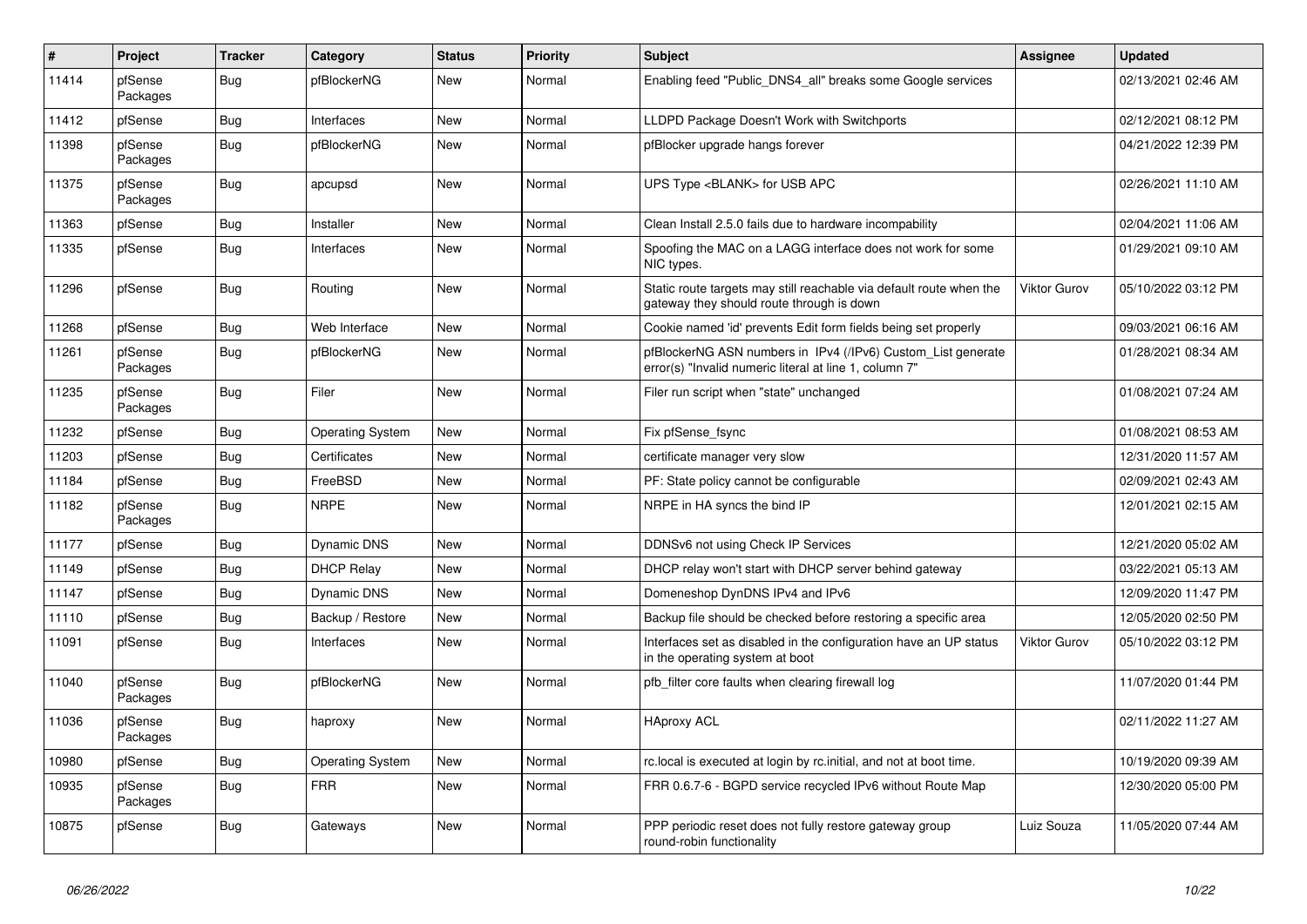| ∦     | Project             | <b>Tracker</b> | Category                     | <b>Status</b> | <b>Priority</b> | <b>Subject</b>                                                                                                    | Assignee   | <b>Updated</b>      |
|-------|---------------------|----------------|------------------------------|---------------|-----------------|-------------------------------------------------------------------------------------------------------------------|------------|---------------------|
| 10845 | pfSense<br>Packages | Bug            | apcupsd                      | New           | Normal          | apcupsd doesn't stop when not enabled                                                                             |            | 08/24/2020 10:16 AM |
| 10833 | pfSense             | Bug            | Configuration<br>Backend     | <b>New</b>    | Normal          | unbound exits on configuration error when link status flaps on LAN<br>interface                                   |            | 08/13/2020 11:53 PM |
| 10822 | pfSense             | Bug            | DHCP (IPv6)                  | <b>New</b>    | Normal          | Deprecated IPv6 prefix won't be announced as deprecated to<br>clients                                             |            | 08/10/2020 09:23 AM |
| 10791 | pfSense<br>Packages | <b>Bug</b>     | <b>PIMD</b>                  | New           | Normal          | Valid (vlan)interfaces do not get vif reporting "Invalid phyint<br>address"                                       |            | 10/06/2020 09:20 AM |
| 10783 | pfSense<br>Packages | <b>Bug</b>     | ntop                         | <b>New</b>    | Normal          | NtopNG is very unstable on arm64                                                                                  |            | 07/22/2020 09:07 AM |
| 10765 | pfSense             | Bug            | Authentication               | New           | Normal          | Ampersands in Idap extended query are escaped twice                                                               |            | 09/02/2020 07:55 AM |
| 10729 | pfSense             | <b>Bug</b>     | Package System               | New           | Normal          | Certificate verification failed for pkg.freebsd.org                                                               |            | 07/05/2020 01:12 AM |
| 10726 | pfSense             | Bug            | Rules / NAT                  | <b>New</b>    | Normal          | Sticky-connections option is bugged - sticky-address cannot be<br>redefined                                       |            | 11/12/2020 10:12 AM |
| 10715 | pfSense             | <b>Bug</b>     | <b>DHCP Relay</b>            | <b>New</b>    | Normal          | DHCPv6 relay always uses the "first" IPv6 address of an interface                                                 |            | 06/29/2020 05:01 AM |
| 10714 | pfSense             | Bug            | DHCP (IPv6)                  | New           | Normal          | radvd only gives out the prefix of the "first" IPv6 address of an<br>interface                                    |            | 10/06/2020 01:03 PM |
| 10712 | pfSense             | Bug            | Rules / NAT                  | New           | Normal          | "default allow LAN IPv6 to any" rule does not work right after boot<br>when using IPv6 PD                         |            | 06/30/2020 12:17 AM |
| 10708 | pfSense             | Bug            | Upgrade                      | New           | Normal          | ZFS bootpool boot symlink issue                                                                                   | Luiz Souza | 03/08/2021 07:03 AM |
| 10695 | pfSense<br>Packages | <b>Bug</b>     | FreeRADIUS                   | <b>New</b>    | Normal          | FreeRadius Accounting skipping MBs after reboot due to power<br>down                                              |            | 06/24/2020 04:49 AM |
| 10693 | pfSense<br>Packages | Bug            | <b>BIND</b>                  | <b>New</b>    | Normal          | pfSense Bind Zone Editor UI does not update zone serial number<br>when a change is made                           |            | 09/01/2021 12:51 AM |
| 10671 | pfSense             | <b>Bug</b>     | <b>Operating System</b>      | <b>New</b>    | Normal          | pfsense 2.4.5_1 does not boot on Gen2 2012R2 HyperV VM                                                            |            | 05/09/2021 06:39 AM |
| 10624 | pfSense             | <b>Bug</b>     | <b>DNS Resolver</b>          | New           | Normal          | Unbound configuration memory leak with python module $+$ register<br><b>DHCP</b> leases active                    |            | 02/26/2021 10:27 AM |
| 10606 | pfSense<br>Packages | Bug            | Snort                        | <b>New</b>    | Normal          | Snort Inline stopped working after upgrade to FreeBSD 12.1<br>(network traffic blocked after heavy load randomly) |            | 05/28/2020 10:06 AM |
| 10601 | pfSense<br>Packages | <b>Bug</b>     | Status Monitoring            | <b>New</b>    | Normal          | Dashboard->Traffic Graphs Scale is capped for outbound                                                            |            | 05/29/2020 10:13 AM |
| 10590 | pfSense<br>Packages | <b>Bug</b>     | pfBlockerNG                  | <b>New</b>    | Normal          | pfBlockerNG: Invalid argument supplied for foreach()                                                              |            | 05/26/2020 08:22 AM |
| 10584 | pfSense             | Bug            | Hardware / Drivers           | New           | Normal          | SG-3100 with M.2: shutdown instead of reboot                                                                      |            | 07/21/2020 03:08 AM |
| 10544 | pfSense             | Bug            | User Manager /<br>Privileges | New           | Normal          | It's not possible to add a user to group operator using the gui                                                   |            | 04/21/2022 12:39 PM |
| 10530 | pfSense             | <b>Bug</b>     | Upgrade                      | New           | Normal          | Convert config version to be based on product version                                                             |            | 04/21/2022 12:39 PM |
| 10526 | pfSense<br>Packages | <b>Bug</b>     | pfBlockerNG                  | New           | Normal          | Package pfBlockerNG Crashes on Alert view                                                                         |            | 05/04/2020 08:59 AM |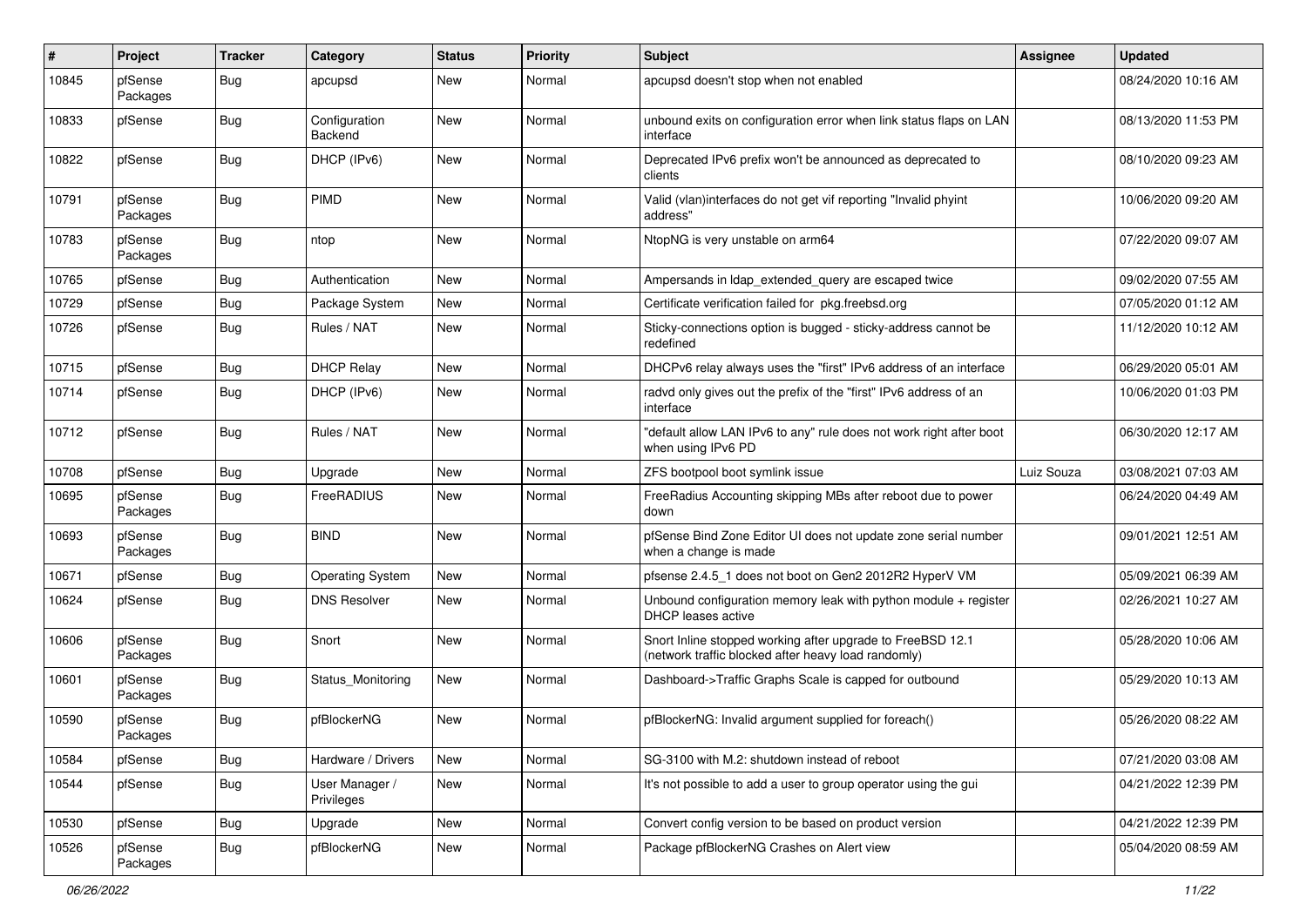| #     | Project             | <b>Tracker</b> | Category                     | <b>Status</b> | <b>Priority</b> | <b>Subject</b>                                                                                                                                              | Assignee             | <b>Updated</b>      |
|-------|---------------------|----------------|------------------------------|---------------|-----------------|-------------------------------------------------------------------------------------------------------------------------------------------------------------|----------------------|---------------------|
| 10516 | pfSense<br>Packages | Bug            | <b>FRR</b>                   | New           | Normal          | FRR Access list                                                                                                                                             |                      | 12/06/2020 11:02 PM |
| 10513 | pfSense             | Bug            | Rules / NAT                  | <b>New</b>    | Normal          | State issues with policy routing and HA failover                                                                                                            |                      | 04/21/2022 12:39 PM |
| 10503 | pfSense<br>Packages | <b>Bug</b>     | <b>FRR</b>                   | New           | Normal          | Flapping any GW in multi-WAN influences restating all IPsec<br>tunnels in FRR which leads to dropping all IPsec VTI static routes<br>and related BGP issues |                      | 05/08/2020 07:51 PM |
| 10493 | pfSense             | Bug            | <b>IPsec</b>                 | <b>New</b>    | Normal          | filter get vpns list() issues                                                                                                                               |                      | 05/06/2020 01:07 AM |
| 10487 | pfSense<br>Packages | Bug            | Telegraf                     | <b>New</b>    | Normal          | Telegraf package not sending logs to influxdb server                                                                                                        |                      | 05/03/2020 07:09 PM |
| 10436 | pfSense<br>Packages | <b>Bug</b>     | softflowd                    | New           | Normal          | softflowd no longer sends flow data after upgrade (v0.9.9_1 -><br>v1.0.0)                                                                                   |                      | 06/07/2022 12:25 AM |
| 10429 | pfSense<br>Packages | Bug            | <b>Status Traffic Totals</b> | New           | Normal          | Status Traffic Total broken 2.4.5                                                                                                                           | <b>Jared Dillard</b> | 02/27/2021 07:55 PM |
| 10370 | pfSense<br>Packages | Bug            | ntop                         | New           | Normal          | ntopng Timeseries not send to InfluxDB                                                                                                                      |                      | 03/30/2020 09:42 AM |
| 10342 | pfSense             | Bug            | <b>DNS Resolver</b>          | New           | Normal          | Unbound domain overrides stop resolving periodically. They only<br>resume after the service has been restarted.                                             |                      | 03/13/2020 10:35 AM |
| 10325 | pfSense             | Bug            | <b>Notifications</b>         | <b>New</b>    | Normal          | System/Advanced/Notifications/E-Mail - SMTP Notification E-Mail<br>auth password Unexpected Bahaviour                                                       |                      | 10/30/2020 08:17 AM |
| 10311 | pfSense             | Bug            | OpenVPN                      | New           | Normal          | Too low net.link.ifqmaxlen causes packet drop under load when<br>using OpenVPN inside bridge interface under load                                           |                      | 08/10/2021 03:10 AM |
| 10310 | pfSense             | Bug            | Upgrade                      | New           | Normal          | Systems with low RAM and several packages may temporarily fail<br>to load large tables after an upgrade                                                     |                      | 03/03/2020 07:55 AM |
| 10294 | pfSense<br>Packages | <b>Bug</b>     | <b>FRR</b>                   | <b>New</b>    | Normal          | FRR Route Counts Incorrect on Status Page                                                                                                                   | Jim Pingle           | 02/26/2020 11:08 AM |
| 10292 | pfSense<br>Packages | <b>Bug</b>     | Suricata                     | <b>New</b>    | Normal          | Suricata not respecting SID Mgmt list                                                                                                                       |                      | 02/27/2020 01:02 PM |
| 10279 | pfSense<br>Packages | <b>Bug</b>     | open-vm-tools                | New           | Normal          | pfSense's OpenVM Tools on ESXi 6.7 no longer provides guest<br>vm functionality                                                                             |                      | 03/01/2020 06:07 PM |
| 10278 | pfSense<br>Packages | <b>Bug</b>     | pfBlockerNG                  | New           | Normal          | pfBlockerNG: Formatting issue on DNSBL stats page                                                                                                           |                      | 02/24/2020 01:36 PM |
| 10277 | pfSense             | Bug            | Web Interface                | <b>New</b>    | Normal          | Sorting the log entries does not use year value                                                                                                             |                      | 02/24/2020 07:46 AM |
| 10271 | pfSense             | Bug            | Web Interface                | New           | Normal          | Large number of VLAN/LANs make "Interfaces" menu hard to<br>access                                                                                          |                      | 02/20/2020 04:46 AM |
| 10253 | pfSense<br>Packages | Bug            | pfBlockerNG                  | New           | Normal          | pfblockerng-devel uses user interface for VIP causing issues with<br>other services                                                                         |                      | 02/11/2020 09:17 AM |
| 10188 | pfSense<br>Packages | Bug            | pfBlockerNG                  | New           | Normal          | Reputation tab is not working                                                                                                                               |                      | 01/24/2020 10:06 AM |
| 10164 | pfSense<br>Packages | Bug            | pfBlockerNG                  | New           | Normal          | pfBlockerNG dashboard widget position is not maintained when<br>updating                                                                                    |                      | 01/06/2020 10:06 AM |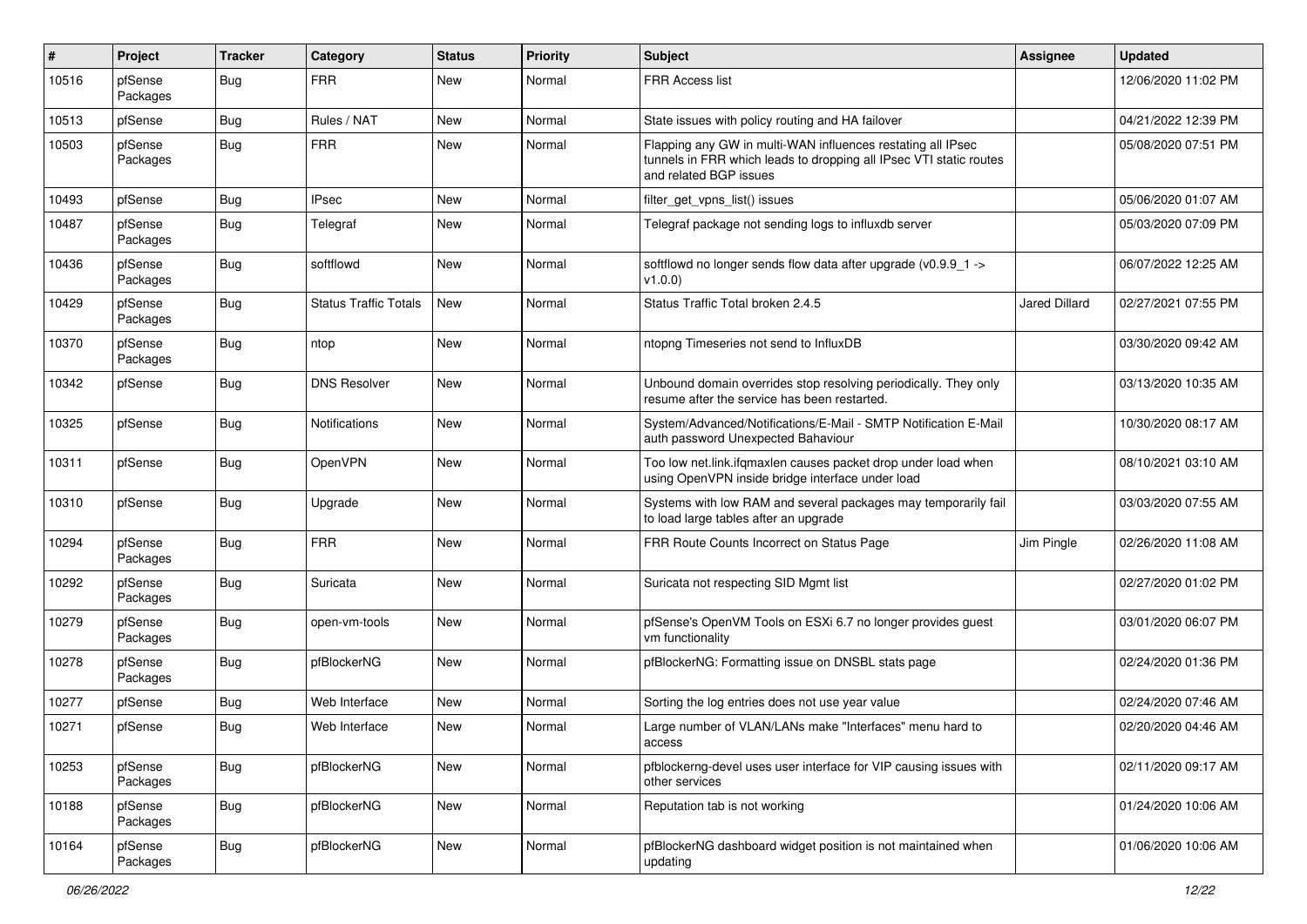| #     | Project             | <b>Tracker</b> | Category                     | <b>Status</b> | <b>Priority</b> | <b>Subject</b>                                                                                                       | <b>Assignee</b> | <b>Updated</b>      |
|-------|---------------------|----------------|------------------------------|---------------|-----------------|----------------------------------------------------------------------------------------------------------------------|-----------------|---------------------|
| 10150 | pfSense             | <b>Bug</b>     | <b>IGMP Proxy</b>            | New           | Normal          | IGMP Proxy does not scale to hundreds of streams                                                                     |                 | 01/03/2020 02:56 AM |
| 10143 | pfSense             | <b>Bug</b>     | <b>DNS Resolver</b>          | New           | Normal          | System hostname DNS entry is assigned to the wrong IP on<br>multi-wan setups                                         |                 | 12/31/2019 02:33 PM |
| 10000 | pfSense             | <b>Bug</b>     | Dynamic DNS                  | <b>New</b>    | Normal          | Azure Dynamic DNS A and AAAA Records for Apex Zone                                                                   |                 | 03/31/2020 09:03 AM |
| 9999  | pfSense<br>Packages | Bug            | pfBlockerNG                  | <b>New</b>    | Normal          | unbound fatal error if System Domain in DNSBL and System<br>Domain Local Zone Type is Redirect                       |                 | 12/25/2019 08:10 AM |
| 9934  | pfSense<br>Packages | <b>Bug</b>     | Suricata                     | New           | Normal          | suricata update kills WAN interface                                                                                  |                 | 02/20/2020 09:17 AM |
| 9895  | pfSense<br>Packages | <b>Bug</b>     | Snort                        | New           | Normal          | snort reinstallation failed                                                                                          |                 | 06/23/2021 08:01 AM |
| 9805  | pfSense             | <b>Bug</b>     | Dynamic DNS                  | <b>New</b>    | Normal          | dynDNS cloudflare multiple entries                                                                                   |                 | 10/02/2019 04:51 PM |
| 9737  | pfSense             | <b>Bug</b>     | <b>Traffic Graphs</b>        | New           | Normal          | traffic-graphs.js shows incorrect units inside the chart                                                             |                 | 09/09/2019 06:35 AM |
| 9707  | pfSense<br>Packages | <b>Bug</b>     | pfBlockerNG                  | New           | Normal          | Some networks already existing in deny Feeds are not stopped<br>even if existing in custom deny list                 |                 | 08/28/2019 10:03 AM |
| 9698  | pfSense             | <b>Bug</b>     | <b>RRD Graphs</b>            | <b>New</b>    | Normal          | Monitoring graphs do not retain state after auto-refresh                                                             |                 | 08/26/2019 02:09 AM |
| 9690  | pfSense             | <b>Bug</b>     | Interfaces                   | <b>New</b>    | Normal          | Ethernet flow control should be disabled by default                                                                  |                 | 08/19/2019 06:45 PM |
| 9677  | pfSense             | <b>Bug</b>     | Dashboard                    | New           | Normal          | Dashboard hangs when widget needs data from a remote host<br>which is down                                           |                 | 08/13/2019 09:15 AM |
| 9676  | pfSense<br>Packages | Bug            | pfBlockerNG                  | <b>New</b>    | Normal          | AS lookup fails                                                                                                      |                 | 12/26/2019 12:17 AM |
| 9664  | pfSense             | <b>Bug</b>     | Dynamic DNS                  | <b>New</b>    | Normal          | DynDNS and Dual-wan problem with CloudFlare (works with<br>$No-Ip)$                                                  |                 | 08/03/2019 10:00 AM |
| 9662  | pfSense<br>Packages | <b>Bug</b>     | pfBlockerNG                  | <b>New</b>    | Normal          | PfblockerNG do not update after pfsense reboot and wait for next<br>cron task                                        |                 | 08/20/2019 09:00 AM |
| 9654  | pfSense             | Bug            | <b>DNS Resolver</b>          | <b>New</b>    | Normal          | After reboot, the DNS resolver must be restarted before it will<br>advertise the ipv6 DNS address of the router.     |                 | 11/20/2020 03:12 AM |
| 9650  | pfSense             | Bug            | Gateways                     | New           | Normal          | IPv6 connection drops (ir-)regular on Kabelvodafone (German<br>cable ISP)                                            |                 | 07/27/2019 07:14 AM |
| 9626  | pfSense             | <b>Bug</b>     | Web Interface                | New           | Normal          | When deny write permission is assigned to a user, there is no<br>error feedback if the user tries to write something |                 | 06/25/2022 05:41 PM |
| 9585  | pfSense             | <b>Bug</b>     | Interfaces                   | <b>New</b>    | Normal          | 6RD: Unable to reach hosts on within same 6rd-domain                                                                 |                 | 08/14/2019 02:39 PM |
| 9568  | pfSense<br>Packages | <b>Bug</b>     | Squid                        | New           | Normal          | UFSSwapDir::openLog: Failed to open swap log.                                                                        |                 | 05/29/2019 09:18 PM |
| 9566  | pfSense             | Bug            | <b>Traffic Graphs</b>        | <b>New</b>    | Normal          | Traffic graph displays traffic incorrectly                                                                           |                 | 11/18/2019 07:54 AM |
| 9537  | pfSense<br>Packages | Bug            | <b>Status Traffic Totals</b> | New           | Normal          | One month offset in displayed data between time changes                                                              | Jared Dillard   | 05/01/2020 08:27 AM |
| 9504  | pfSense             | <b>Bug</b>     | Dynamic DNS                  | New           | Normal          | Multiple Dynamic DNS update notifications for the same interface,<br>not differentiated by the hostname              |                 | 05/07/2019 07:46 AM |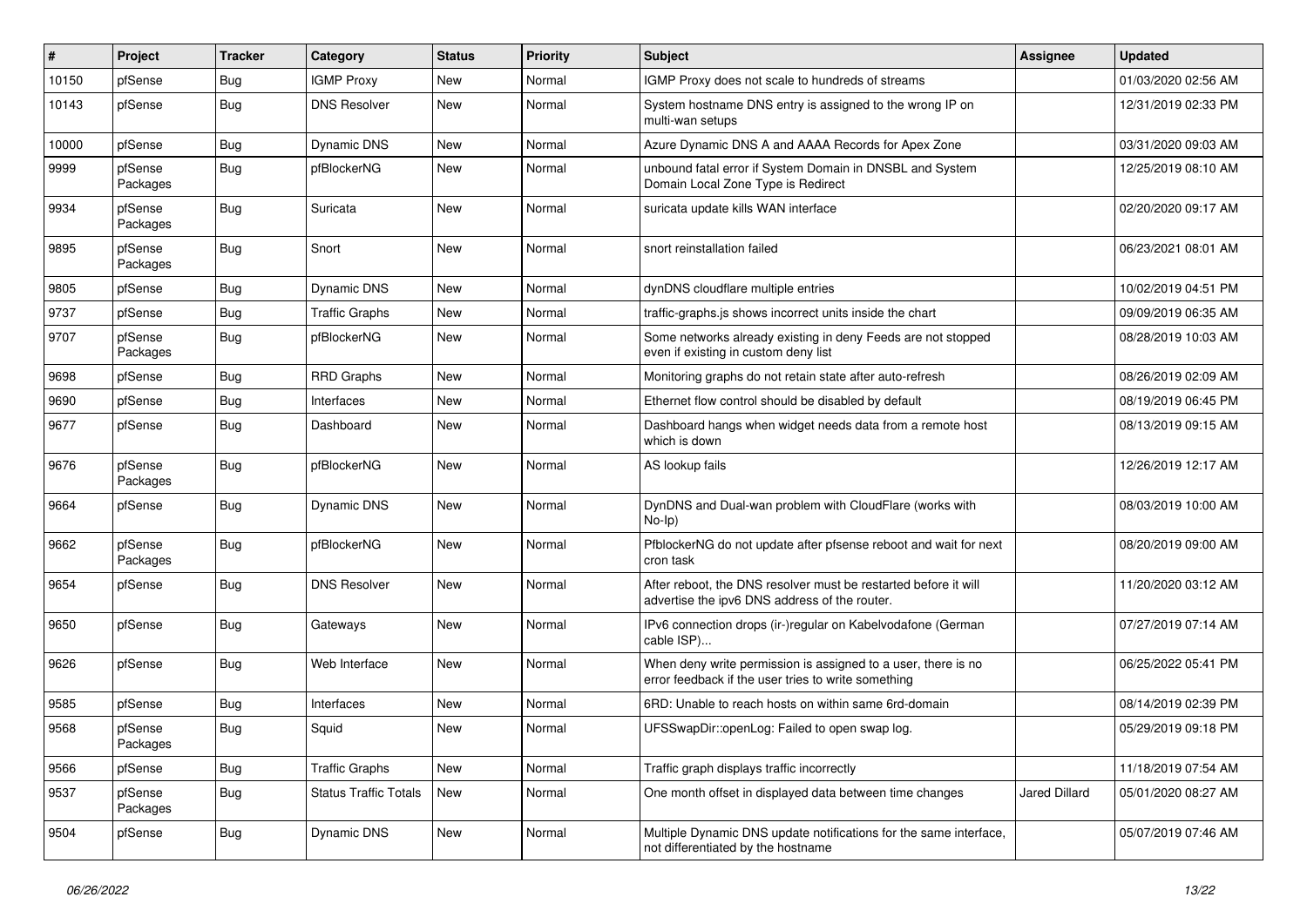| $\vert$ # | Project             | <b>Tracker</b> | Category                     | <b>Status</b> | <b>Priority</b> | <b>Subject</b>                                                                                        | <b>Assignee</b> | <b>Updated</b>      |
|-----------|---------------------|----------------|------------------------------|---------------|-----------------|-------------------------------------------------------------------------------------------------------|-----------------|---------------------|
| 9500      | pfSense<br>Packages | Bug            | haproxy                      | <b>New</b>    | Normal          | HAproxy does not delete non-applicable action config                                                  |                 | 01/18/2022 06:28 AM |
| 9497      | pfSense<br>Packages | <b>Bug</b>     | <b>AWS VPC</b>               | <b>New</b>    | Normal          | AWS VPN Wizard: WebGUI times out.                                                                     |                 | 11/13/2019 10:07 AM |
| 9495      | pfSense<br>Packages | <b>Bug</b>     | <b>AWS VPC</b>               | <b>New</b>    | Normal          | AWS VPC VPN wizard produces incorrect config (SHA256 should<br>be SHA1)                               |                 | 08/19/2019 02:45 PM |
| 9485      | pfSense             | <b>Bug</b>     | User Manager /<br>Privileges | New           | Normal          | password match error on system usermanager causes Group<br>membership to be reset.                    |                 | 04/26/2019 08:52 AM |
| 9453      | pfSense             | <b>Bug</b>     | LAGG Interfaces              | New           | Normal          | VLAN Interfaces on LAGG get orphaned at boot                                                          |                 | 08/21/2019 11:16 AM |
| 9348      | pfSense<br>Packages | Bug            | <b>ACME</b>                  | <b>New</b>    | Normal          | Results of Acme certificate issuance/renewal are not properly<br>formatted                            |                 | 02/22/2019 12:08 PM |
| 9344      | pfSense             | Bug            | <b>Translations</b>          | <b>New</b>    | Normal          | OpenVPN click NCP Algorithms will always go to DH Parameters<br>website(in Chinese-Taiwan)            |                 | 10/21/2021 03:48 AM |
| 9343      | pfSense             | Bug            | DHCP (IPv4)                  | <b>New</b>    | Normal          | diag_arp.php times out with large DHCPD leases table                                                  |                 | 08/14/2019 01:19 PM |
| 9338      | pfSense             | <b>Bug</b>     | <b>IGMP Proxy</b>            | <b>New</b>    | Normal          | igmpproxy ignoring downstream vlan interface                                                          |                 | 02/22/2019 03:48 AM |
| 9337      | pfSense<br>Packages | Bug            | Telegraf                     | <b>New</b>    | Normal          | Telegraf ping input fails                                                                             |                 | 02/18/2019 10:40 AM |
| 9286      | pfSense<br>Packages | <b>Bug</b>     | squidguard                   | <b>New</b>    | Normal          | squidGuard - Unable to change IP for sgerror.php URL in<br>configuration                              |                 | 11/13/2019 10:07 AM |
| 9261      | pfSense<br>Packages | <b>Bug</b>     | haproxy                      | New           | Normal          | haproxy GUI failure                                                                                   |                 | 01/08/2019 12:41 PM |
| 9241      | pfSense             | Bug            | Interfaces                   | <b>New</b>    | Normal          | Ethernet link cycles up/down if "auto-negotiate" is explicitly<br>selected in interface configuration |                 | 12/31/2018 08:36 PM |
| 9229      | pfSense<br>Packages | <b>Bug</b>     | Tinc                         | <b>New</b>    | Normal          | Tinc package: no way of specifying multiple critical configuration<br>parameters from web interface   |                 | 08/13/2019 09:25 AM |
| 9192      | pfSense             | Bug            | PPP Interfaces               | <b>New</b>    | Normal          | PPPoE daemon selects wrong interface                                                                  |                 | 08/20/2019 10:05 AM |
| 9179      | pfSense             | Bug            | <b>NAT Reflection</b>        | <b>New</b>    | Normal          | NAT reflection fix implemented for #8604 is causing WebUI and<br>XMLRPC to fail on slave              |                 | 03/27/2020 08:01 PM |
| 9167      | pfSense             | <b>Bug</b>     | Rules / NAT                  | <b>New</b>    | Normal          | Some Important ICMPv6 Traffic Not Allowed by Default Rules                                            |                 | 08/14/2019 01:00 PM |
| 9143      | pfSense<br>Packages | <b>Bug</b>     | ntop                         | New           | Normal          | ntopng not displaying values in historical correctly                                                  |                 | 11/22/2018 07:24 AM |
| 9139      | pfSense<br>Packages | Bug            | Telegraf                     | <b>New</b>    | Normal          | telegraf: add ping for default gateway(s)                                                             |                 | 05/21/2020 04:23 PM |
| 9138      | pfSense<br>Packages | <b>Bug</b>     | Telegraf                     | New           | Normal          | telegraf: add section for custom config lines                                                         |                 | 02/18/2019 03:36 PM |
| 9101      | pfSense             | Bug            | <b>Traffic Graphs</b>        | New           | Normal          | Traffic Graphs/Dashboard Slows Downloads Being Performed by<br>the Same Firefox Browser               |                 | 08/21/2019 09:18 AM |
| 9087      | pfSense             | <b>Bug</b>     | <b>Traffic Graphs</b>        | <b>New</b>    | Normal          | Traffic Graph Widget Legend Not Updating                                                              |                 | 08/14/2019 12:38 PM |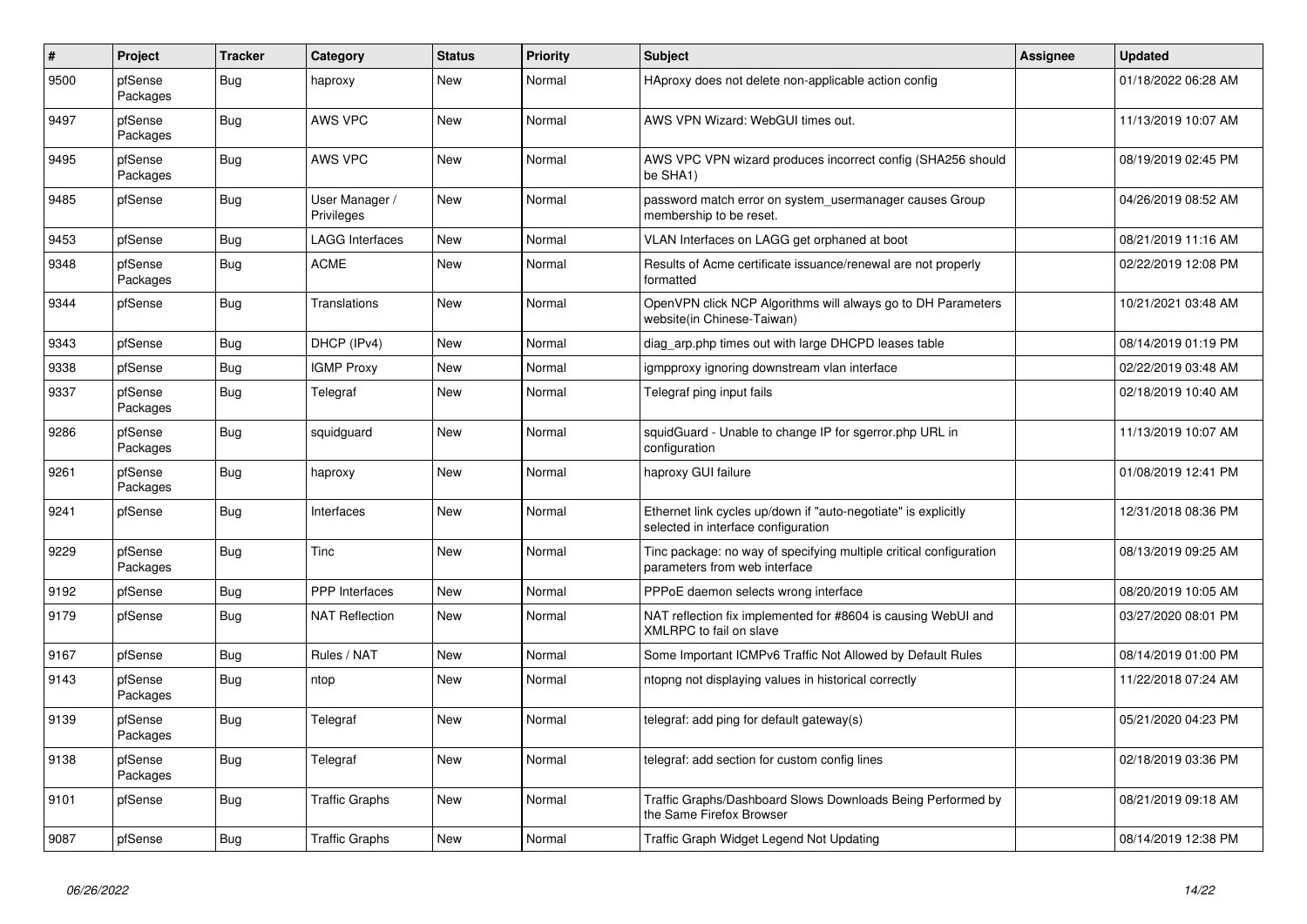| #    | Project             | <b>Tracker</b> | Category                            | <b>Status</b> | <b>Priority</b> | <b>Subject</b>                                                                                                                             | Assignee     | <b>Updated</b>      |
|------|---------------------|----------------|-------------------------------------|---------------|-----------------|--------------------------------------------------------------------------------------------------------------------------------------------|--------------|---------------------|
| 9079 | pfSense<br>Packages | <b>Bug</b>     | ntop                                | New           | Normal          | High CPU usage of ntopng even during IDLE and no network<br>traffic                                                                        |              | 12/16/2018 02:40 PM |
| 9037 | pfSense             | <b>Bug</b>     | <b>DNS Resolver</b>                 | New           | Normal          | Unbound not logging to syslog after reboot                                                                                                 |              | 10/12/2018 05:09 AM |
| 9035 | pfSense             | <b>Bug</b>     | Rules / NAT                         | New           | Normal          | Inactive Interfaces are Hidden in Firewall Rules                                                                                           |              | 08/14/2019 12:39 PM |
| 9025 | pfSense<br>Packages | <b>Bug</b>     | squidguard                          | New           | Normal          | SquidGard + Target categories                                                                                                              |              | 10/08/2018 01:00 AM |
| 8963 | pfSense             | <b>Bug</b>     | <b>Traffic Shaper</b><br>(Limiters) | New           | Normal          | 2.4.4 Limiters don't work after CARP fail-over                                                                                             |              | 12/10/2018 06:40 AM |
| 8909 | pfSense<br>Packages | <b>Bug</b>     | Tinc                                | New           | Normal          | tinc package makes /rc.newwanip looping forever                                                                                            |              | 08/13/2019 09:25 AM |
| 8902 | pfSense<br>Packages | <b>Bug</b>     | haproxy                             | New           | Normal          | HAproxy package not use custom DNS for lookup on apply new<br>config                                                                       |              | 09/16/2018 08:16 AM |
| 8827 | pfSense<br>Packages | <b>Bug</b>     | squidguard                          | <b>New</b>    | Normal          | Squidguard: ACL redirect modes 'redirect' and 'err page' send<br>unresolvable URLs to the client.                                          | Viktor Gurov | 12/21/2021 05:49 AM |
| 8815 | pfSense             | <b>Bug</b>     | Interfaces                          | <b>New</b>    | Normal          | IP addresses are removed from interfaces when link is lost and<br>either IPv4 or IPv6 is dynamic                                           | Luiz Souza   | 07/21/2021 07:49 AM |
| 8804 | pfSense             | <b>Bug</b>     | <b>PPP</b> Interfaces               | New           | Normal          | Netgate SG-1000 PPPoE Keepalives not prioritized, internet drops                                                                           |              | 08/20/2019 10:06 AM |
| 8770 | pfSense             | <b>Bug</b>     | Interfaces                          | New           | Normal          | QinQ interfaces always show as active                                                                                                      |              | 02/01/2020 09:47 AM |
| 8752 | pfSense<br>Packages | <b>Bug</b>     | squidguard                          | <b>New</b>    | Normal          | For SquidGuard in "Common ACL" menu "Target Rules List"<br>"access" option always stays with default value '---' for my Target<br>category |              | 08/06/2018 05:53 AM |
| 8711 | pfSense             | Bug            | <b>IGMP Proxy</b>                   | <b>New</b>    | Normal          | igmpproxy with PPPoE Interfaces                                                                                                            |              | 07/28/2018 09:21 AM |
| 8705 | pfSense<br>Packages | <b>Bug</b>     | syslog-ng                           | New           | Normal          | Syslog-NG error in latest snapshot                                                                                                         |              | 07/27/2018 10:17 AM |
| 8686 | pfSense             | Bug            | <b>IPsec</b>                        | New           | Normal          | IPsec VTI: Assigned interface firewall rules are never parsed                                                                              |              | 02/10/2021 12:15 PM |
| 8614 | pfSense             | <b>Bug</b>     | DHCP (IPv4)                         | New           | Normal          | Cannot remove Additional BOOTP/DHCP Options                                                                                                |              | 08/21/2019 09:15 AM |
| 8589 | pfSense<br>Packages | <b>Bug</b>     | FreeRADIUS                          | <b>New</b>    | Normal          | FreeRadius 0.15.5_2 ignoring tunnelled-reply=no                                                                                            |              | 02/18/2019 03:40 PM |
| 8570 | pfSense             | <b>Bug</b>     | <b>XML Parser</b>                   | New           | Normal          | Empty (dn)shaper config gets populated with newline                                                                                        |              | 08/20/2019 02:45 PM |
| 8567 | pfSense             | Bug            | CARP                                | New           | Normal          | Using IPv6 VIP alias for services may affect CARP IPv6 VIP work                                                                            |              | 06/12/2018 01:26 PM |
| 8566 | pfSense             | <b>Bug</b>     | CARP                                | New           | Normal          | Wrong IPv6 source in NS request in case using of IPv6 alias                                                                                |              | 06/12/2018 01:26 PM |
| 8560 | pfSense<br>Packages | <b>Bug</b>     | <b>ACME</b>                         | New           | Normal          | ACME: can't update DNS records in DNSMadeEasy registar for<br>several domains with different API keys/ids                                  |              | 06/08/2018 01:28 PM |
| 8526 | pfSense             | <b>Bug</b>     | Interfaces                          | New           | Normal          | DHCP client ignores server replies when 802.1q tagging is used                                                                             |              | 08/14/2019 10:52 AM |
| 8516 | pfSense<br>Packages | Bug            | FreeRADIUS                          | New           | Normal          | FreeRADIUS requires settings re-saved after pfSense upgrade                                                                                | Jim Pingle   | 12/31/2021 05:58 PM |
| 8512 | pfSense             | <b>Bug</b>     | PPP Interfaces                      | New           | Normal          | PPPoE reconnect fails after interface flap                                                                                                 |              | 08/20/2019 10:06 AM |
| 8435 | pfSense             | <b>Bug</b>     | Interfaces                          | New           | Normal          | DHCPv6 unusable in certain circumstances (US AT&T Fiber, etc.)                                                                             |              | 08/14/2019 10:52 AM |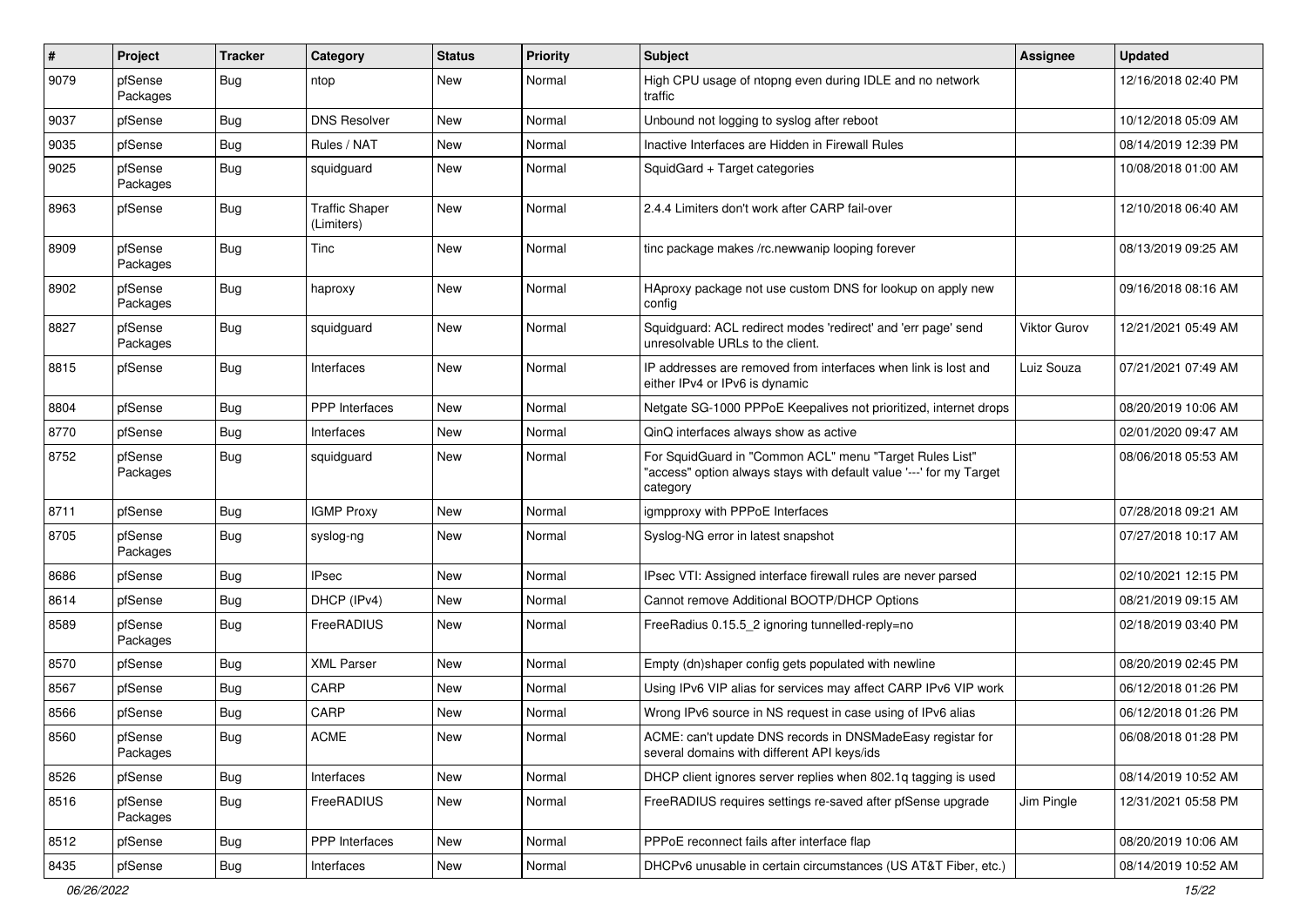| $\#$ | Project             | <b>Tracker</b> | Category                        | <b>Status</b> | <b>Priority</b> | <b>Subject</b>                                                                                                          | Assignee   | <b>Updated</b>      |
|------|---------------------|----------------|---------------------------------|---------------|-----------------|-------------------------------------------------------------------------------------------------------------------------|------------|---------------------|
| 8432 | pfSense             | Bug            | <b>Dynamic DNS</b>              | <b>New</b>    | Normal          | Dynamic DNS Client gives an error that it can't find IPv6 address<br>when WAN interface is a LAGG                       |            | 09/17/2020 05:23 AM |
| 8419 | pfSense             | Bug            | Web Interface                   | <b>New</b>    | Normal          | webgui, when menubar is fixed to the top of the screen, the last<br>items of long menus cannot be seen/used.            |            | 07/19/2018 03:10 PM |
| 8406 | pfSense             | Bug            | <b>Dynamic DNS</b>              | <b>New</b>    | Normal          | DDNS IPV6 Cloudflare Client does not detect PPOE address                                                                |            | 03/31/2018 11:56 AM |
| 8401 | pfSense             | Bug            | Installer                       | <b>New</b>    | Normal          | Issues related to keys representing alphabetic characters specific<br>to Scandinavian languages and to some other keys. |            | 03/30/2018 11:06 AM |
| 8380 | pfSense             | <b>Bug</b>     | OpenVPN                         | <b>New</b>    | Normal          | OpenVPN RADIUS password length is not constant                                                                          | Jim Pingle | 07/17/2020 11:46 AM |
| 8343 | pfSense             | Bug            | Gateways                        | New           | Normal          | Gateway Routes (Default Routes) not removed in Kernel when<br>removed from GUI                                          |            | 05/14/2020 01:22 AM |
| 8335 | pfSense             | Bug            | <b>LAGG Interfaces</b>          | <b>New</b>    | Normal          | System hang with LACP downlink to UniFi switch                                                                          |            | 08/21/2019 11:18 AM |
| 8325 | pfSense             | Bug            | UPnP/NAT-PMP                    | <b>New</b>    | Normal          | UPnP not available for pppoe-Clients                                                                                    |            | 11/15/2020 10:33 AM |
| 8324 | pfSense             | <b>Bug</b>     | Hardware / Drivers              | <b>New</b>    | Normal          | bxe cards require promisc for OSPF                                                                                      | Luiz Souza | 05/25/2020 03:19 PM |
| 8313 | pfSense             | Bug            | <b>Notifications</b>            | <b>New</b>    | Normal          | STARTTLS auto detection not working                                                                                     |            | 04/21/2022 12:39 PM |
| 8295 | pfSense<br>Packages | <b>Bug</b>     | syslog-ng                       | New           | Normal          | syslog-ng logrotates tls files                                                                                          |            | 02/14/2018 06:12 AM |
| 8285 | pfSense             | Bug            | Web Interface                   | <b>New</b>    | Normal          | Actions on stale data may result in catastrophic results                                                                |            | 01/16/2018 08:08 PM |
| 8264 | pfSense<br>Packages | Bug            | FreeRADIUS                      | <b>New</b>    | Normal          | Radiusd restart on WAN change results in freeradius not running<br>(and possible solution)                              |            | 04/21/2022 12:39 PM |
| 8263 | pfSense             | Bug            | <b>Traffic Shaper</b><br>(ALTQ) | New           | Normal          | Cannot create a nonlinear `Link Share` service curve because of:<br>"the sum of the child bandwidth higher than parent" |            | 11/05/2020 07:31 AM |
| 8229 | pfSense<br>Packages | <b>Bug</b>     | syslog-ng                       | <b>New</b>    | Normal          | syslog-ng stops parsing logs after logrotate run                                                                        |            | 01/26/2018 12:00 PM |
| 8213 | pfSense<br>Packages | <b>Bug</b>     | haproxy                         | <b>New</b>    | Normal          | acl src file not populated from alias                                                                                   |            | 12/21/2017 02:02 PM |
| 8207 | pfSense             | Bug            | <b>Operating System</b>         | New           | Normal          | 2.4 cannot boot as a Xen VM with more than 7 NICs                                                                       |            | 06/25/2022 05:42 PM |
| 8197 | pfSense<br>Packages | Bug            | <b>BIND</b>                     | <b>New</b>    | Normal          | BIND UI fails to properly update zone with inline DNSSEC signing<br>enabled                                             |            | 02/18/2019 05:23 PM |
| 8180 | pfSense<br>Packages | <b>Bug</b>     | syslog-ng                       | <b>New</b>    | Normal          | syslog-ng default log file                                                                                              |            | 01/16/2018 12:53 PM |
| 8177 | pfSense             | <b>Bug</b>     | Package System                  | <b>New</b>    | Normal          | "/xsl/package.xsl" is referenced in package XML files but not on<br>the firewall                                        |            | 08/14/2019 09:56 AM |
| 8176 | pfSense             | Bug            | Package System                  | New           | Normal          | ./schema/packages.dtd -- referenced in *xml, but missing?                                                               |            | 12/09/2017 06:52 PM |
| 8130 | pfSense             | Bug            | <b>Traffic Graphs</b>           | New           | Normal          | Status - Monitoring - Area chart displays traffic data differently<br>than Line or Bar charts                           |            | 11/26/2017 01:40 PM |
| 8122 | pfSense             | Bug            | OpenVPN                         | <b>New</b>    | Normal          | openypn client is unable to use OTP (temporary) passwords                                                               |            | 04/16/2018 09:28 AM |
| 8113 | pfSense             | <b>Bug</b>     | Interfaces                      | New           | Normal          | MTU setting on bridge, openypn clients ignored                                                                          |            | 12/31/2021 05:55 PM |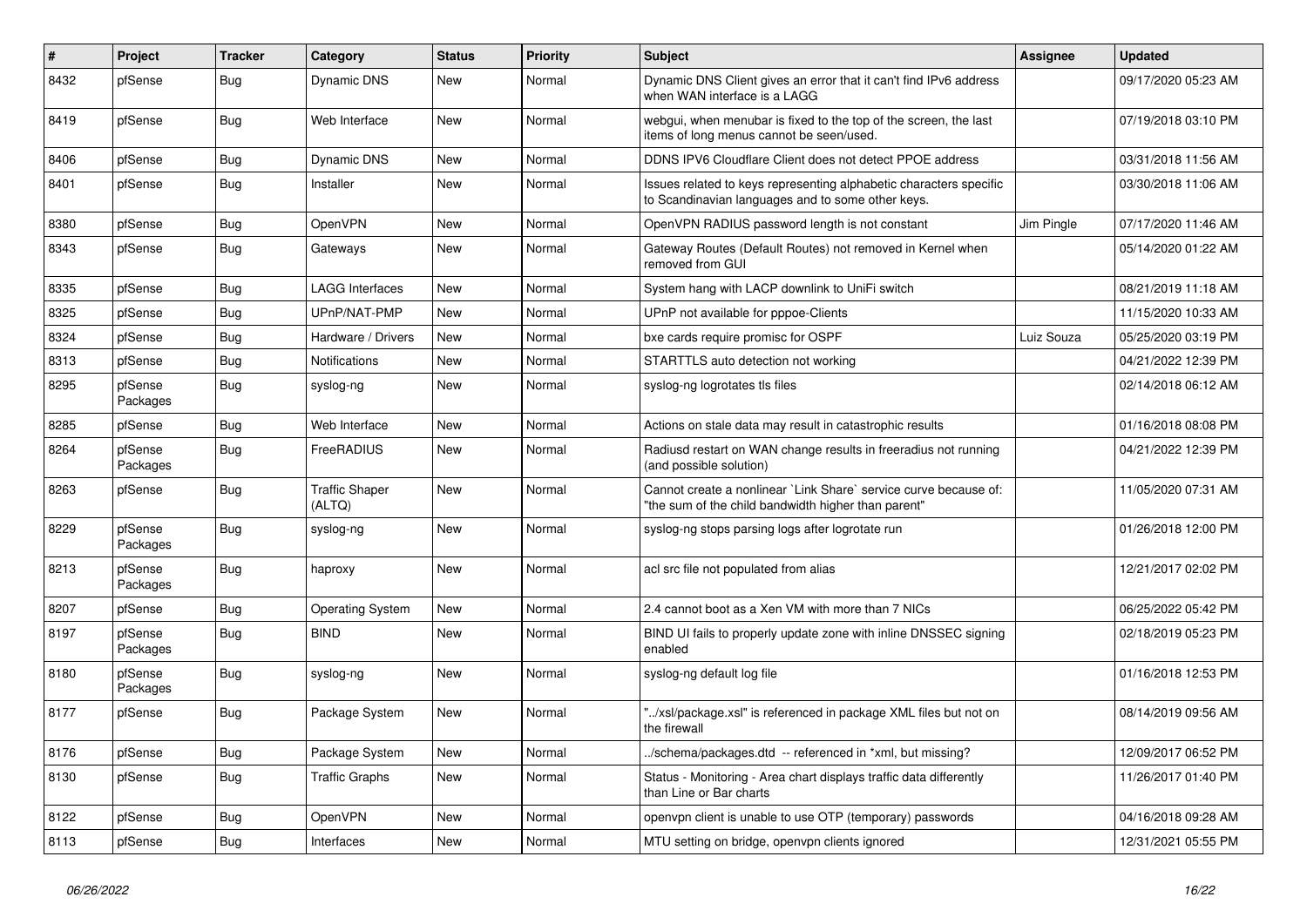| ∦    | Project | <b>Tracker</b> | Category                                 | <b>Status</b> | <b>Priority</b> | <b>Subject</b>                                                                                                                    | <b>Assignee</b> | <b>Updated</b>      |
|------|---------|----------------|------------------------------------------|---------------|-----------------|-----------------------------------------------------------------------------------------------------------------------------------|-----------------|---------------------|
| 8100 | pfSense | Bug            | CARP                                     | New           | Normal          | pfsync Initially Deletes States on Primary for Connections<br><b>Established through Secondary</b>                                | Luiz Souza      | 02/08/2022 12:59 PM |
| 8095 | pfSense | <b>Bug</b>     | Translations                             | New           | Normal          | Unescaped simple quotes break JavaScript features when the<br>French translation is enabled                                       |                 | 08/21/2019 09:06 AM |
| 8087 | pfSense | Bug            | Authentication                           | New           | Normal          | Provide Calling-Station-ID to RADIUS backed VPN connections                                                                       |                 | 06/06/2020 05:36 AM |
| 8076 | pfSense | Bug            | Backup / Restore                         | New           | Normal          | User can easily apply an unusable interface configuration after<br>restore                                                        |                 | 08/14/2019 10:52 AM |
| 8073 | pfSense | Bug            | <b>IPsec</b>                             | <b>New</b>    | Normal          | Traffic inexplicably not going through IPSEC despite (in theory)<br>matching SPs                                                  |                 | 11/09/2017 02:51 AM |
| 8072 | pfSense | <b>Bug</b>     | <b>Traffic Shaper</b><br>(Limiters)      | New           | Normal          | Limiter / Queue mask issues?                                                                                                      | Ivor Kreso      | 11/08/2017 07:56 PM |
| 8066 | pfSense | Bug            | Routing                                  | New           | Normal          | Static routes not applied when they go out a interface using carp                                                                 |                 | 11/08/2017 02:04 AM |
| 8013 | pfSense | Bug            | <b>IPsec</b>                             | New           | Normal          | IPsec MSS clamping value shared for IPv4 and IPv6                                                                                 | Luiz Souza      | 10/28/2021 01:37 PM |
| 8004 | pfSense | Bug            | <b>NAT Reflection</b>                    | New           | Normal          | Error notice for a deleted NAT that had a RULE or an existing NAT<br>which is claimed to have no NAT port                         |                 | 10/24/2017 06:39 PM |
| 7986 | pfSense | Bug            | Wireless                                 | <b>New</b>    | Normal          | WLAN card no longer properly initialized under 2.4.0                                                                              |                 | 06/19/2020 08:08 AM |
| 7977 | pfSense | <b>Bug</b>     | Translations                             | New           | Normal          | English text shown in stead of translated text (Routing - Gateway<br>groups - edit)                                               |                 | 08/21/2019 11:28 AM |
| 7964 | pfSense | Bug            | Multi-WAN                                | <b>New</b>    | Normal          | Restart openvpn on gateway switching                                                                                              |                 | 08/19/2019 12:35 PM |
| 7943 | pfSense | Bug            | Web Interface                            | New           | Normal          | CSS Overflow Fix for Drop Down Menus in webConfigurator                                                                           |                 | 11/21/2020 02:54 PM |
| 7899 | pfSense | <b>Bug</b>     | <b>Traffic Shaper</b><br>(ALTQ)          | New           | Normal          | a floating 'match' rule on LAN does not put traffic from a broswer<br>on a clientpc into a shaper queue                           |                 | 09/28/2017 09:16 AM |
| 7863 | pfSense | <b>Bug</b>     | User Manager /<br>Privileges             | New           | Normal          | The "WebCfg - All pages" permission inclueds the "User - System:<br>Shell account access" even though that is not a WebCofg page. |                 | 09/16/2017 05:13 AM |
| 7821 | pfSense | Bug            | DHCP (IPv6)                              | <b>New</b>    | Normal          | GIF does not support broadcast                                                                                                    |                 | 08/29/2017 10:50 AM |
| 7779 | pfSense | <b>Bug</b>     | OpenVPN                                  | <b>New</b>    | Normal          | Traffic crossing a site-to-site OpenVPN tunnel fails to fragment.                                                                 |                 | 06/02/2021 08:26 AM |
| 7757 | pfSense | Bug            | Backup / Restore                         | New           | Normal          | Auto Config Backup fails to upload unless Default Gateway is up                                                                   |                 | 08/16/2019 12:47 PM |
| 7737 | pfSense | <b>Bug</b>     | IPv6 Router<br>Advertisements<br>(RADVD) | <b>New</b>    | Normal          | radvd error message                                                                                                               |                 | 08/13/2019 09:41 AM |
| 7734 | pfSense | <b>Bug</b>     | DHCP (IPv6)                              | New           | Normal          | Using opton ia pd0 does not renew prefix and prefix get dropped                                                                   |                 | 07/31/2017 03:46 AM |
| 7665 | pfSense | <b>Bug</b>     | Aliases / Tables                         | New           | Normal          | Host range validation for Aliases is not strict enough                                                                            |                 | 08/21/2019 11:01 AM |
| 7590 | pfSense | <b>Bug</b>     | Diagnostics                              | New           | Normal          | diag_edit do not save when nothing to sae (in directory browse<br>view)                                                           |                 | 05/20/2017 05:04 PM |
| 7589 | pfSense | Bug            | Diagnostics                              | New           | Normal          | diag_edit.php old print_info_box                                                                                                  |                 | 05/20/2017 05:02 PM |
| 7551 | pfSense | <b>Bug</b>     | Rules / NAT                              | New           | Normal          | Dynamic IPsec endpoints not added to rule set after WAN<br>down/up                                                                |                 | 05/16/2017 02:26 PM |
| 7476 | pfSense | Bug            | Logging                                  | New           | Normal          | Dirty buffer used to build log messages?                                                                                          |                 | 04/17/2017 09:51 PM |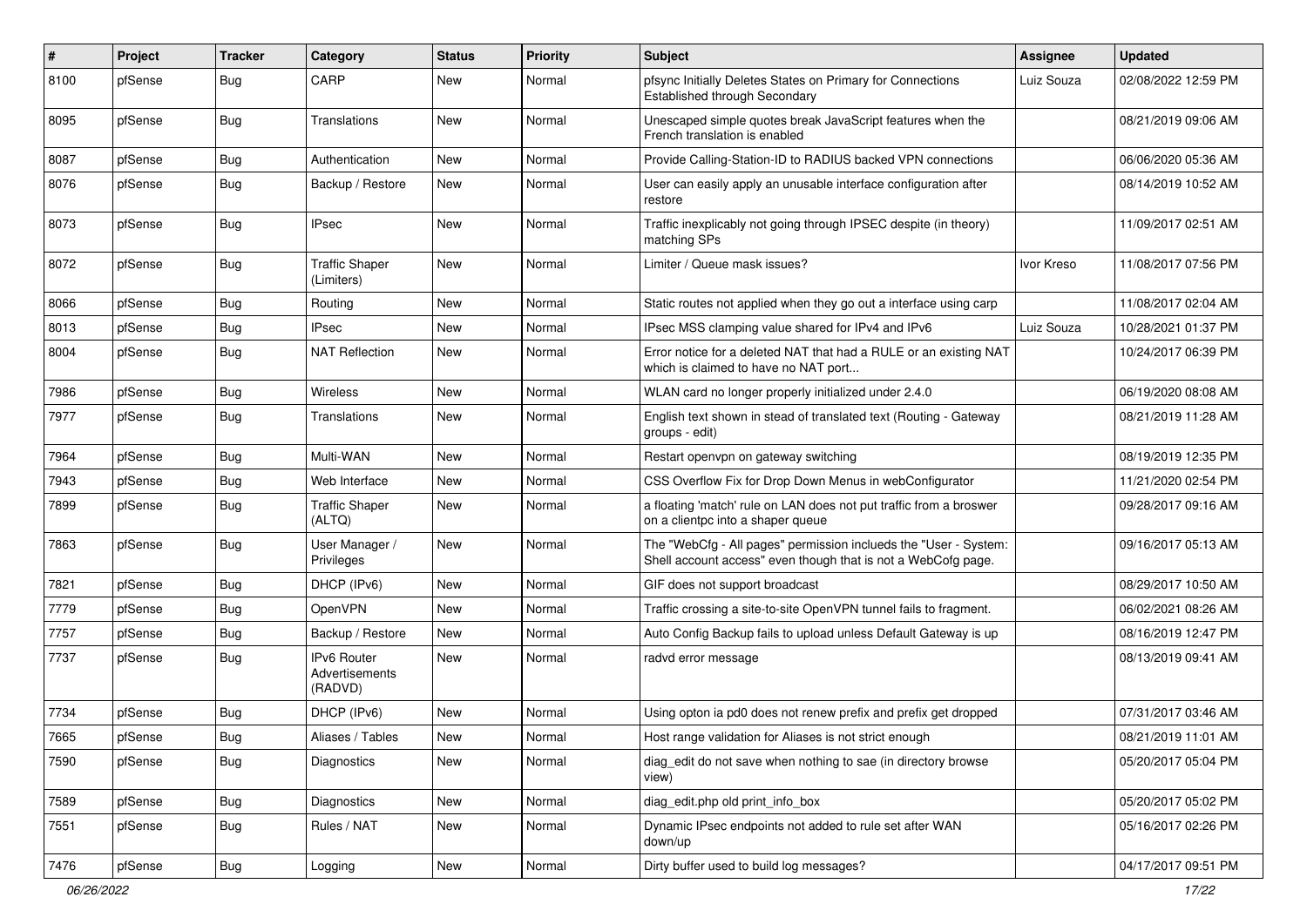| ∦    | Project             | <b>Tracker</b> | Category                                 | <b>Status</b> | <b>Priority</b> | Subject                                                                                                                       | Assignee             | <b>Updated</b>      |
|------|---------------------|----------------|------------------------------------------|---------------|-----------------|-------------------------------------------------------------------------------------------------------------------------------|----------------------|---------------------|
| 7462 | pfSense<br>Packages | <b>Bug</b>     | haproxy                                  | New           | Normal          | HAproxy not rebinding properly after WAN DHCP IP change                                                                       |                      | 01/11/2018 09:15 AM |
| 7453 | pfSense<br>Packages | <b>Bug</b>     | <b>ACME</b>                              | New           | Normal          | DNS-ovh need to save or display consumer key                                                                                  |                      | 04/06/2017 10:54 AM |
| 7430 | pfSense             | <b>Bug</b>     | Interfaces                               | <b>New</b>    | Normal          | pfsense-utils.inc - where_is_ipaddr_configured() should account<br>for loopback interface                                     |                      | 08/13/2019 03:48 PM |
| 7420 | pfSense             | <b>Bug</b>     | <b>IPsec</b>                             | New           | Normal          | ipsec status freezing                                                                                                         |                      | 02/13/2020 09:09 AM |
| 7403 | pfSense<br>Packages | <b>Bug</b>     | FreeRADIUS                               | New           | Normal          | Captive Portal + freeradius2 + MySQL problems with German<br>Umlaut                                                           |                      | 03/17/2017 09:12 AM |
| 7402 | pfSense             | <b>Bug</b>     | Web Interface                            | New           | Normal          | Inconsistent use of htmlentities validation checks                                                                            |                      | 03/21/2017 08:58 AM |
| 7373 | pfSense             | <b>Bug</b>     | Rules / NAT                              | New           | Normal          | Firewall schedules GUI needs to be redone from scratch                                                                        |                      | 08/21/2019 08:56 AM |
| 7352 | pfSense             | <b>Bug</b>     | Routing                                  | New           | Normal          | pfSense IPv6 static route is dumped after a WAN flap                                                                          |                      | 01/20/2022 09:35 AM |
| 7303 | pfSense             | <b>Bug</b>     | IPv6 Router<br>Advertisements<br>(RADVD) | New           | Normal          | ipv6 connectivity lost on pfSense reboot                                                                                      |                      | 08/20/2019 12:23 PM |
| 7267 | pfSense<br>Packages | <b>Bug</b>     | <b>Status Traffic Totals</b>             | <b>New</b>    | Normal          | Status Traffic Totals - Stacked Bar - Scale not high enough                                                                   | <b>Jared Dillard</b> | 11/18/2020 07:38 AM |
| 7238 | pfSense             | <b>Bug</b>     | Web Interface                            | New           | Normal          | Menu layout broken when using "Hostname in Menu" with long<br>hostnames                                                       |                      | 02/21/2017 07:01 AM |
| 7235 | pfSense             | <b>Bug</b>     | <b>IPsec</b>                             | New           | Normal          | 4860 has not got significant IPsec performance rising with enabled<br>HW acceleration                                         | Luiz Souza           | 12/18/2021 04:32 PM |
| 7195 | pfSense             | <b>Bug</b>     | Package System                           | New           | Normal          | pkg_edit.php - <checkenablefields> tag has no effect on fields<br/>other than checkbox/input</checkenablefields>              |                      | 08/21/2019 09:15 AM |
| 7172 | pfSense             | <b>Bug</b>     | DHCP (IPv4)                              | <b>New</b>    | Normal          | Sorting by hostname in Services > DHCP Server > LAN should be<br>"natural" (alphanumeric friendly)                            |                      | 08/20/2019 03:47 PM |
| 7152 | pfSense             | <b>Bug</b>     | <b>DNS Resolver</b>                      | New           | Normal          | Unbound / DNS Resolver issue if "Register DHCP static mappings<br>in the DNS Resolver" set before wildcard DNS custom options |                      | 12/18/2021 04:59 PM |
| 7113 | pfSense             | <b>Bug</b>     | Dashboard                                | <b>New</b>    | Normal          | Interface name in Traffic Graphs                                                                                              |                      | 12/31/2021 05:40 PM |
| 7082 | pfSense             | <b>Bug</b>     | Package System                           | New           | Normal          | pkg edit.php - impossible to use default value with rowhelperfield                                                            |                      | 08/21/2019 09:15 AM |
| 7040 | pfSense             | <b>Bug</b>     | Interfaces                               | <b>New</b>    | Normal          | Issue when disabling an interface                                                                                             |                      | 12/26/2016 02:56 AM |
| 6993 | pfSense             | <b>Bug</b>     | OpenVPN                                  | <b>New</b>    | Normal          | OpenVPN status error during CARP state transition                                                                             | James Webb           | 12/31/2021 05:44 PM |
| 6977 | pfSense             | <b>Bug</b>     | Interfaces                               | New           | Normal          | VLAN traffic is erroneously counted as underlying iface (untagged)<br>traffic                                                 |                      | 08/13/2019 02:56 PM |
| 6926 | pfSense             | <b>Bug</b>     | UPnP/NAT-PMP                             | <b>New</b>    | Normal          | Miniupnp advertising expired IPv6 address                                                                                     |                      | 01/15/2022 08:29 PM |
| 6861 | pfSense<br>Packages | Bug            | haproxy                                  | New           | Normal          | Ha-Proxy duplicated backend used in place of original backend                                                                 |                      | 02/18/2019 05:30 PM |
| 6823 | pfSense             | <b>Bug</b>     | Interfaces                               | New           | Normal          | No connectivity after changing link state to UP                                                                               |                      | 04/21/2022 12:39 PM |
| 6803 | pfSense             | Bug            | Web Interface                            | New           | Normal          | CSRF timeout occurs when it (probably) shouldn't                                                                              |                      | 11/03/2016 09:43 PM |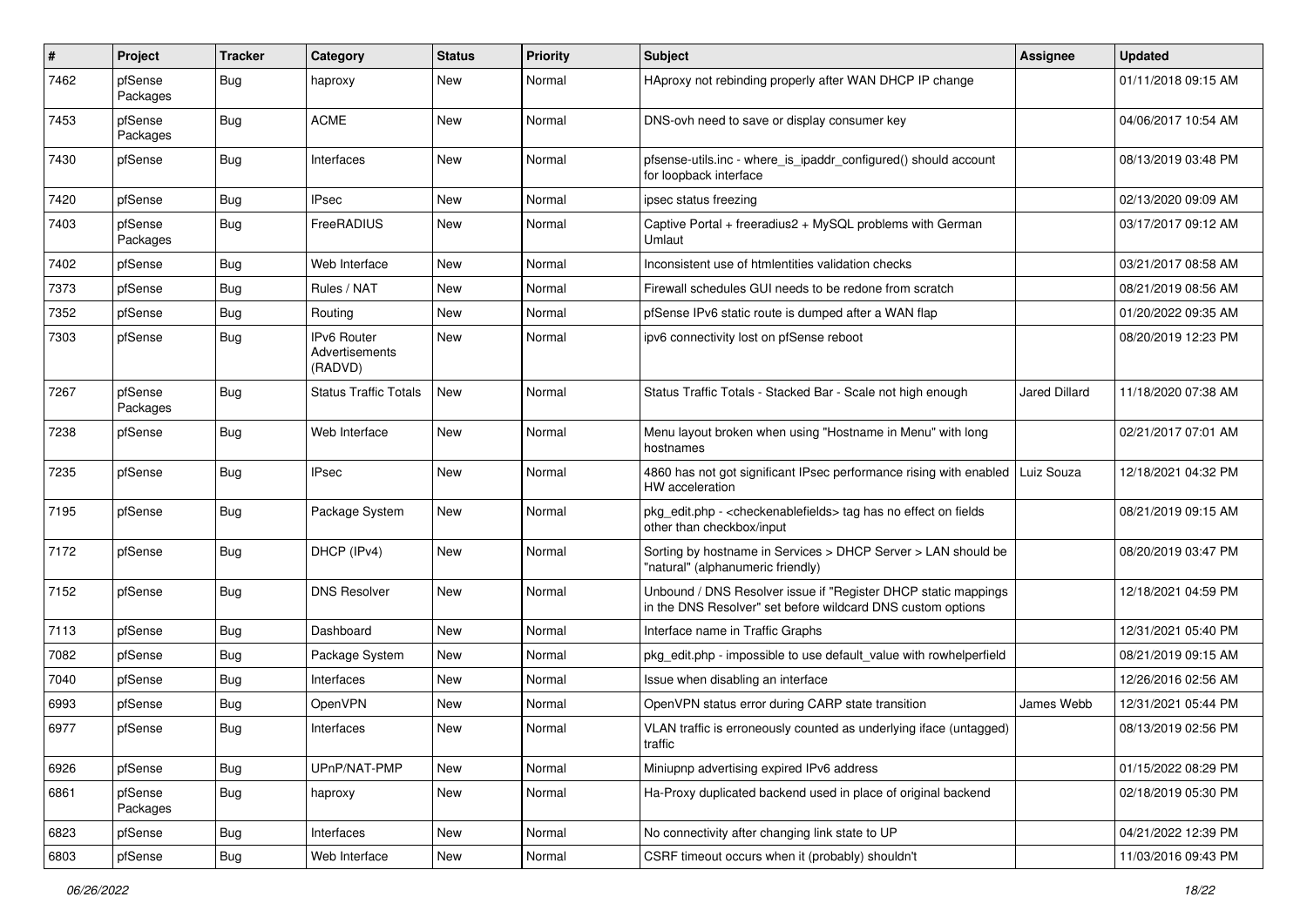| #    | Project             | <b>Tracker</b> | Category                                        | <b>Status</b> | <b>Priority</b> | Subject                                                                                                                                                | Assignee      | <b>Updated</b>      |
|------|---------------------|----------------|-------------------------------------------------|---------------|-----------------|--------------------------------------------------------------------------------------------------------------------------------------------------------|---------------|---------------------|
| 6799 | pfSense             | <b>Bug</b>     | Rules / NAT                                     | New           | Normal          | Using NOT (!) with interface subnet macros results unexpected<br>traffic passing when multiple subnets are included in the macro<br>(i.e. VIP subnets) |               | 02/07/2022 02:18 PM |
| 6784 | pfSense<br>Packages | Bug            | haproxy                                         | New           | Normal          | HAProxy version .48 will not use URL Table Alias for front end<br>listener                                                                             |               | 02/18/2019 05:32 PM |
| 6691 | pfSense             | Bug            | DHCP (IPv6)                                     | New           | Normal          | dhcp6c quits after only two tries if no response was received                                                                                          |               | 12/07/2020 04:25 PM |
| 6627 | pfSense             | Bug            | Rules / NAT                                     | <b>New</b>    | Normal          | floating tab match rules ignore quick action so should be removed                                                                                      |               | 07/18/2016 02:15 PM |
| 6541 | pfSense             | Bug            | <b>IPv6 Router</b><br>Advertisements<br>(RADVD) | New           | Normal          | IPv6 RAs always include on-link prefix; clients may not use<br>DHCPv6 managed addresses                                                                |               | 08/13/2019 03:23 PM |
| 6521 | pfSense<br>Packages | Bug            | squidguard                                      | <b>New</b>    | Normal          | pfsense 2.3.1 squidguard -> Groups ACL -> Target Rules List<br>missing                                                                                 |               | 06/25/2016 10:49 PM |
| 6481 | pfSense             | <b>Bug</b>     | <b>IPsec</b>                                    | New           | Normal          | loading EAP_RADIUS method failed                                                                                                                       |               | 03/24/2020 04:25 PM |
| 6471 | pfSense<br>Packages | Bug            | squidquard                                      | New           | Normal          | pfsense 2.3.1 squidguard -> common ACL -> Target Rules List<br>missing                                                                                 |               | 06/08/2016 06:22 PM |
| 6398 | pfSense             | Bug            | Configuration<br>Backend                        | New           | Normal          | If config cannot be loaded due to corruption or bug, it isn't handled<br>gracefully (just stops)                                                       |               | 08/13/2019 01:23 PM |
| 6321 | pfSense             | Bug            | L <sub>2</sub> TP                               | <b>New</b>    | Normal          | Problem with connecting I2tp over ipsec from android and<br>windows                                                                                    |               | 11/13/2020 11:01 AM |
| 6295 | pfSense             | Bug            | <b>Traffic Shaper</b><br>(Limiters)             | New           | Normal          | Crash upon applying CODELQ to untagged parent interface when<br>also applied to daughter VLAN                                                          | Luiz Souza    | 08/20/2019 02:44 PM |
| 6289 | pfSense             | <b>Bug</b>     | Interfaces                                      | <b>New</b>    | Normal          | IPv6 address not given to track6 interfaces on create                                                                                                  |               | 12/30/2021 04:17 AM |
| 6186 | pfSense             | Bug            | Services                                        | New           | Normal          | race conditions in service startup                                                                                                                     |               | 04/21/2022 12:39 PM |
| 6083 | pfSense<br>Packages | <b>Bug</b>     | Squid                                           | New           | Normal          | Suqid Realtime Monitor / Squid Cache Table not diplaying<br>correctly                                                                                  |               | 12/06/2016 07:25 AM |
| 6051 | pfSense             | Bug            | DHCP (IPv6)                                     | <b>New</b>    | Normal          | DHCPv6 Client Failure for additional WAN Address causes<br>2-seconds-service-restart-loop                                                              |               | 12/03/2020 01:08 AM |
| 6029 | pfSense             | Bug            | <b>XML Parser</b>                               | New           | Normal          | Unhelpful error messages in xmlparse*.inc and generally                                                                                                |               | 08/13/2019 12:52 PM |
| 5849 | pfSense             | Bug            | CARP                                            | <b>New</b>    | Normal          | Routing fail on CARP IPsec                                                                                                                             |               | 12/18/2021 04:41 PM |
| 5786 | pfSense             | Bug            | Web Interface                                   | New           | Normal          | Check WebConfigurator port for conflicts                                                                                                               |               | 04/21/2022 12:39 PM |
| 5751 | pfSense<br>Packages | Bug            | squidguard                                      | New           | Normal          | SquidGuard target categories not saved when long "Domain List"<br>is provided                                                                          |               | 01/10/2016 08:55 AM |
| 5652 | pfSense             | <b>Bug</b>     | Authentication                                  | New           | Normal          | Radius IETF Class Group Assignment - Incorrect Standard                                                                                                |               | 08/13/2019 01:39 PM |
| 5629 | pfSense             | <b>Bug</b>     | IPsec                                           | New           | Normal          | Allow for IPsec configuration using certs without a CA                                                                                                 |               | 12/31/2021 05:21 PM |
| 5367 | pfSense             | <b>Bug</b>     | Web Interface                                   | New           | Normal          | Safari repeatedly tries to reload dashboard                                                                                                            | Jared Dillard | 08/22/2016 11:08 AM |
| 5306 | pfSense             | <b>Bug</b>     | Package System                                  | New           | Normal          | textarea fields should have linebreaks sanitized automatically on<br>save                                                                              |               | 03/03/2017 04:15 AM |
| 5253 | pfSense             | Bug            | PPP Interfaces                                  | New           | Normal          | 3gstats.php 100% CPU                                                                                                                                   |               | 01/08/2022 05:02 PM |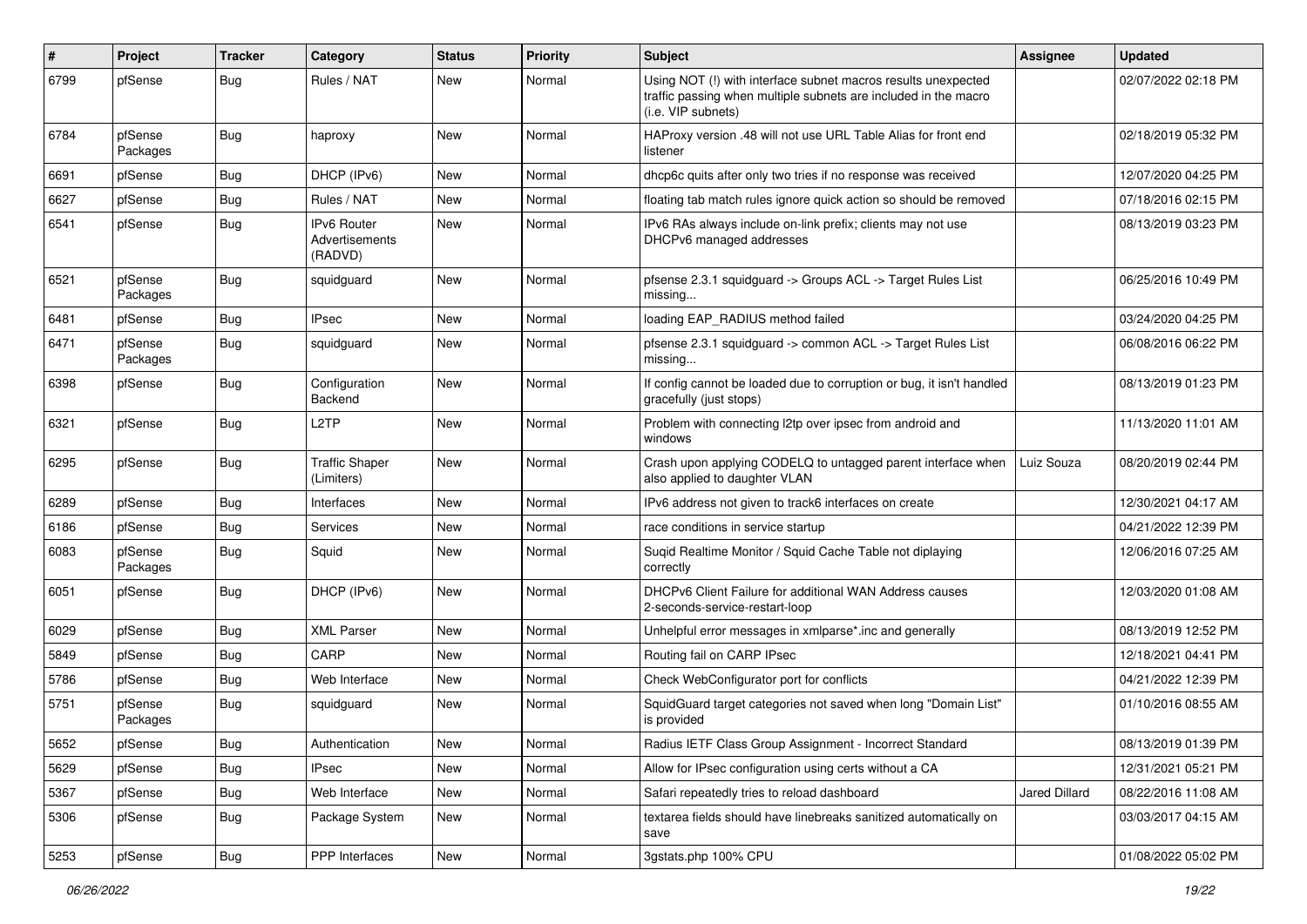| #     | Project             | <b>Tracker</b> | Category                        | <b>Status</b> | Priority | <b>Subject</b>                                                                                                  | Assignee       | <b>Updated</b>      |
|-------|---------------------|----------------|---------------------------------|---------------|----------|-----------------------------------------------------------------------------------------------------------------|----------------|---------------------|
| 4740  | pfSense             | <b>Bug</b>     | Wireless                        | New           | Normal   | Intel wireless kernel panic in infrastructure mode with WPA                                                     |                | 11/13/2020 08:38 AM |
| 4680  | pfSense             | <b>Bug</b>     | <b>DHCP Relay</b>               | <b>New</b>    | Normal   | DHCP relay does not work with DHCP server on other end of<br>OpenVPN tunnel                                     |                | 05/05/2015 06:55 PM |
| 4604  | pfSense             | <b>Bug</b>     | <b>NTPD</b>                     | <b>New</b>    | Normal   | NTP time server entries may or may not work, depending upon<br>interfaces selected when configuring NTP service |                | 12/11/2021 07:59 PM |
| 4479  | pfSense             | Bug            | <b>Operating System</b>         | New           | Normal   | Firewall rules won't match GRE interface after applying IPSEC<br>transport encryption on GRE tunnel             | Luiz Souza     | 08/20/2021 08:46 AM |
| 4467  | pfSense             | Bug            | <b>Traffic Shaper</b><br>(ALTQ) | <b>New</b>    | Normal   | Traffic Graphs shows wrong throughput when traffic shaping<br>enabled                                           |                | 02/23/2015 05:31 PM |
| 3771  | pfSense             | Bug            | DHCP (IPv4)                     | <b>New</b>    | Normal   | Webinterface and dhcpdcrashes with 500+ static leases                                                           |                | 08/21/2019 09:26 AM |
| 3706  | pfSense             | Bug            | User Manager /<br>Privileges    | New           | Normal   | Permission order affects default page on limited accounts, but<br>can't reorder                                 |                | 02/06/2016 04:10 AM |
| 3465  | pfSense             | <b>Bug</b>     | <b>Traffic Shaper</b><br>(ALTQ) | <b>New</b>    | Normal   | Editing Traffic Shaper queues causes status_queues.php error                                                    |                | 02/19/2014 01:53 AM |
| 3404  | pfSense             | <b>Bug</b>     | DHCP (IPv4)                     | <b>New</b>    | Normal   | DHCP Server Fails to Start on Interfaces that are Slow to Come<br><b>Online During Boot</b>                     |                | 02/11/2014 05:09 PM |
| 3382  | pfSense             | Bug            | <b>IGMP Proxy</b>               | <b>New</b>    | Normal   | IGMPPROXY fails with more than 32 interfaces                                                                    |                | 07/12/2016 11:01 PM |
| 3358  | pfSense             | Bug            | Package System                  | <b>New</b>    | Normal   | new version of <include file=""> is not required during reinstall all</include>                                 |                | 12/26/2014 12:13 PM |
| 3326  | pfSense             | Bug            | PPP Interfaces                  | <b>New</b>    | Normal   | IPv6 only PPPoE connection                                                                                      |                | 11/18/2013 09:37 AM |
| 3312  | pfSense             | Bug            | <b>IPsec</b>                    | New           | Normal   | Gateway on IPsec rules is not functional in pf                                                                  |                | 01/28/2020 10:09 PM |
| 2367  | pfSense             | Bug            | Rules / NAT                     | <b>New</b>    | Normal   | display negate rules in firewall_rules.php and evaluate when<br>added                                           |                | 05/07/2012 06:11 PM |
| 2335  | pfSense             | Bug            | <b>Operating System</b>         | <b>New</b>    | Normal   | IGMPProxy and CARP Results in System Instability Upon Reboot                                                    |                | 07/19/2014 10:25 PM |
| 2308  | pfSense             | Bug            | <b>Traffic Shaper</b><br>(ALTQ) | New           | Normal   | HFSC WebUI doesn't check for "Bandwidth" setting                                                                |                | 12/04/2012 07:12 PM |
| 2138  | pfSense             | Bug            | <b>RRD Graphs</b>               | <b>New</b>    | Normal   | RRD Wireless graph broken in BSS mode                                                                           |                | 02/06/2016 04:59 AM |
| 1890  | pfSense             | Bug            | Translations                    | <b>New</b>    | Normal   | No gettext support in console scripts                                                                           |                | 08/13/2019 12:24 PM |
| 1849  | pfSense             | <b>Bug</b>     | <b>Traffic Shaper</b><br>(ALTQ) | New           | Normal   | Traffic shaper - By Queue view needs to show/use friendly<br>inerface names                                     |                | 01/10/2022 08:10 AM |
| 1819  | pfSense             | Bug            | <b>DNS Resolver</b>             | New           | Normal   | DNS Resolver Not Registering DHCP Server Specified Domain<br>Name                                               | Luiz Souza     | 04/28/2022 01:53 PM |
| 1675  | pfSense             | <b>Bug</b>     | Captive Portal                  | New           | Normal   | Captive portal logout problems with pop-up blockers.                                                            | Jared Dillard  | 03/28/2016 01:37 PM |
| 1667  | pfSense             | Bug            | L <sub>2</sub> TP               | New           | Normal   | L2TP server does not respond properly from a CARP VIP                                                           |                | 12/11/2021 07:43 PM |
| 1620  | pfSense<br>Packages | Bug            | Squid                           | New           | Normal   | Can't use transparent proxy when using bridge.                                                                  |                | 10/07/2021 04:19 AM |
| 13226 | pfSense             | Bug            | Captive Portal                  | Confirmed     | Normal   | Captive Portal doesn't disconnect established OpenVPN link                                                      | Reid Linnemann | 05/30/2022 10:38 AM |
| 13154 | pfSense<br>Packages | Bug            | pfBlockerNG                     | Confirmed     | Normal   | pfBlocker causing excessive CPU load                                                                            |                | 06/14/2022 01:14 PM |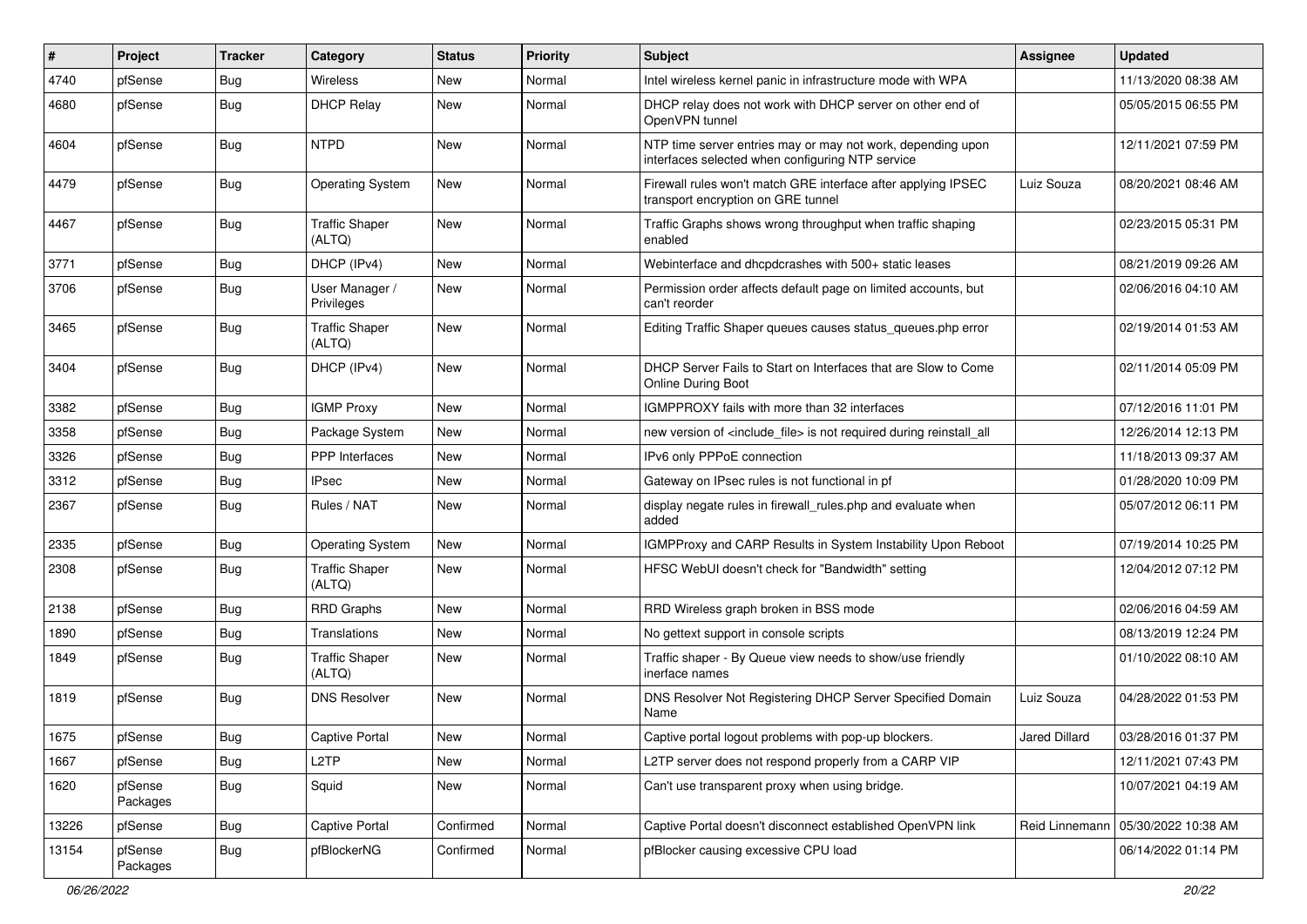| #     | Project             | <b>Tracker</b> | Category                     | <b>Status</b> | <b>Priority</b> | <b>Subject</b>                                                                                        | <b>Assignee</b>        | <b>Updated</b>      |
|-------|---------------------|----------------|------------------------------|---------------|-----------------|-------------------------------------------------------------------------------------------------------|------------------------|---------------------|
| 12956 | pfSense<br>Packages | Bug            | Suricata                     | Confirmed     | Normal          | suricata fails to use pcre in SID management (e.g. dropsid.conf)                                      |                        | 04/05/2022 12:52 PM |
| 12796 | pfSense             | Bug            | Upgrade                      | Confirmed     | Normal          | 2.5.2 -> 2.6.0 upgrade segfaults if certain packages are installed.                                   |                        | 05/24/2022 07:43 AM |
| 9384  | pfSense             | <b>Bug</b>     | Interfaces                   | Confirmed     | Normal          | devd putting "\$" before variable contents when using single quotes                                   |                        | 04/21/2022 12:39 PM |
| 9349  | pfSense             | <b>Bug</b>     | <b>IPsec</b>                 | Confirmed     | Normal          | IPSec service start/stop/restart fails after settings change                                          | Markus<br>Stockhausen  | 10/30/2020 01:33 PM |
| 7954  | pfSense<br>Packages | Bug            | Squid                        | Confirmed     | Normal          | Package upgrade/reinstall gets stuck on deinstall if the<br>package-provided service is not running   |                        | 10/18/2017 12:04 PM |
| 6624  | pfSense             | <b>Bug</b>     | <b>IPsec</b>                 | Confirmed     | Normal          | changes in IPsec config should down the connection                                                    | Jim Pingle             | 08/02/2021 12:08 PM |
| 6614  | pfSense             | <b>Bug</b>     | Web Interface                | Confirmed     | Normal          | Dashboard high CPU usage                                                                              |                        | 07/14/2016 03:04 PM |
| 6605  | pfSense             | <b>Bug</b>     | Interfaces                   | Confirmed     | Normal          | rc.linkup logic issues with actions taken                                                             |                        | 07/12/2016 07:46 PM |
| 6580  | pfSense             | Bug            | <b>Operating System</b>      | Confirmed     | Normal          | Bridge with down member interface sends ICMP unreachables<br>where it shouldn't                       |                        | 07/05/2016 05:40 PM |
| 6517  | pfSense             | Bug            | <b>IPsec</b>                 | Confirmed     | Normal          | Adding mobile IPsec phase 2 entries requires restart of<br>strongswan                                 |                        | 06/21/2016 11:04 PM |
| 6493  | pfSense             | Bug            | Web Interface                | Confirmed     | Normal          | Dynamic DNS clients slow page load                                                                    |                        | 06/17/2016 03:43 AM |
| 6370  | pfSense             | <b>Bug</b>     | <b>IPsec</b>                 | Confirmed     | Normal          | IPSEC bound to WAN gateway group and Dynamic DNS doesn't<br>to fail back tunnel to WAN on DDNS update |                        | 08/31/2021 07:38 AM |
| 6362  | pfSense             | Bug            | DHCP (IPv4)                  | Confirmed     | Normal          | DHCP Client ID not used                                                                               |                        | 07/09/2021 06:30 AM |
| 6333  | pfSense             | Bug            | Gateway Monitoring           | Confirmed     | Normal          | Bootup starts/restarts dpinger multiple times                                                         | Luiz Souza             | 11/16/2020 01:11 PM |
| 6220  | pfSense             | <b>Bug</b>     | <b>Operating System</b>      | Confirmed     | Normal          | state mismatch with host-initiated traffic matching binat to IP not<br>locally assigned               | Luiz Souza             | 06/08/2016 09:23 AM |
| 6167  | pfSense             | Bug            | <b>IPsec</b>                 | Confirmed     | Normal          | IPsec IPComp not working                                                                              | George<br>Neville-Neil | 09/22/2020 06:07 PM |
| 5887  | pfSense             | Bug            | Interfaces                   | Confirmed     | Normal          | hardware_offloading_applyflags sets/unsets most values when<br>already set correctly                  |                        | 07/06/2016 03:31 PM |
| 5791  | pfSense             | Bug            | Rules / NAT                  | Confirmed     | Normal          | tftp-proxy functionality is easilly broken by unrelated rules                                         |                        | 07/10/2016 12:24 AM |
| 5075  | pfSense             | <b>Bug</b>     | Rules / NAT                  | Confirmed     | Normal          | pf errors that don't return a line number on first line don't file notice                             |                        | 09/01/2015 06:42 PM |
| 4500  | pfSense             | Bug            | UPnP/NAT-PMP                 | Confirmed     | Normal          | Some miniupnp port mappings are not displayed in the Status<br>page                                   |                        | 04/25/2022 12:49 PM |
| 4474  | pfSense             | Bug            | Package System               | Confirmed     | Normal          | IP address change triggers reload of all packages                                                     |                        | 02/13/2017 07:21 AM |
| 4428  | pfSense             | Bug            | Interfaces                   | Confirmed     | Normal          | Setting media option on em(4) leads to infinite link cycling                                          |                        | 07/06/2016 12:45 AM |
| 4406  | pfSense             | Bug            | <b>Operating System</b>      | Confirmed     | Normal          | ALTQ problems with wireless cloned interfaces                                                         | Luiz Souza             | 11/19/2015 12:06 AM |
| 4345  | pfSense             | Bug            | <b>Operating System</b>      | Confirmed     | Normal          | Traffic Shaping doesn't work with Xen netfront driver                                                 |                        | 12/31/2021 05:30 PM |
| 4154  | pfSense             | Bug            | User Manager /<br>Privileges | Confirmed     | Normal          | RADIUS authentication not working over IPv6                                                           |                        | 04/21/2022 12:39 PM |